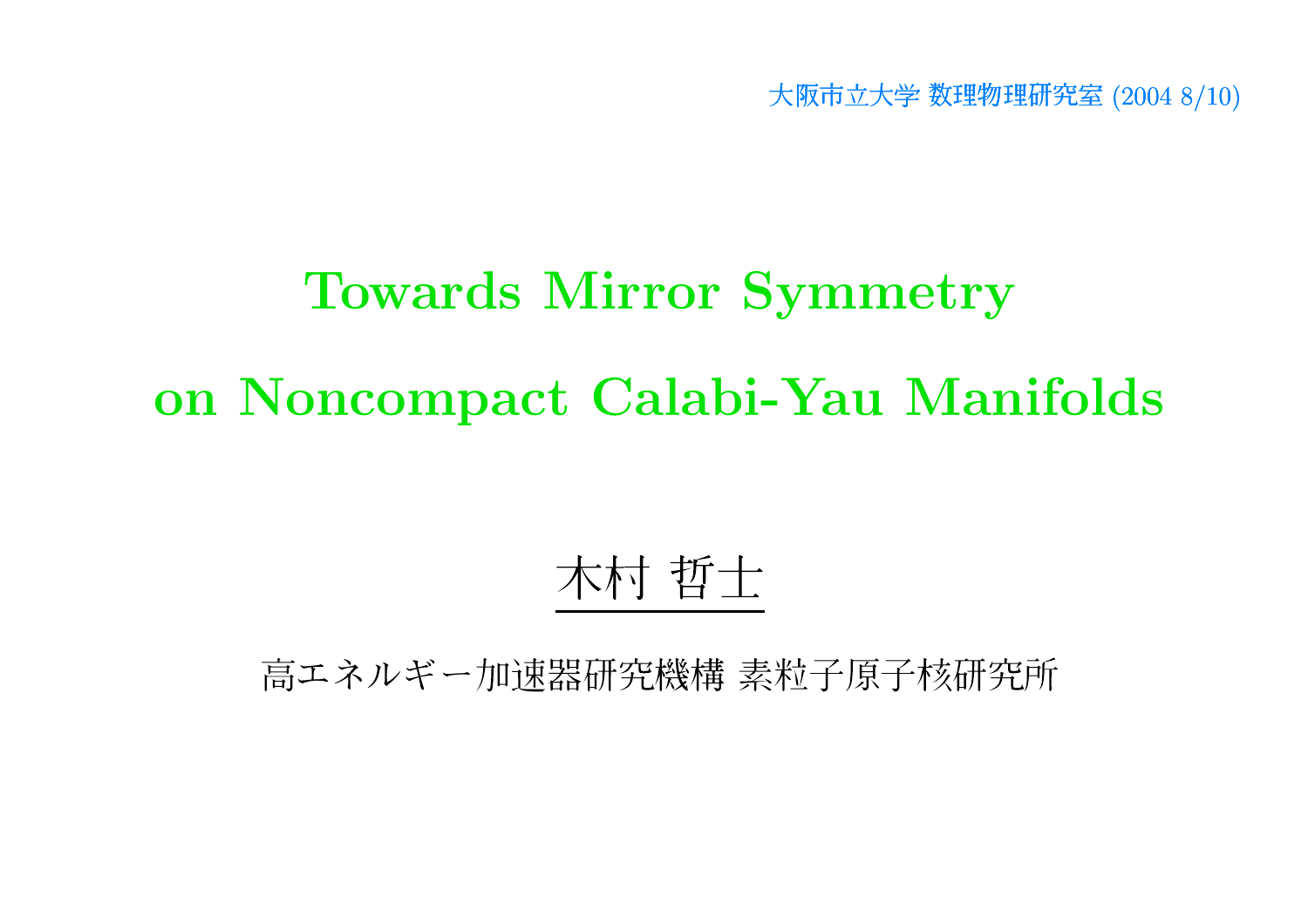# Introduction

String theory is <sup>a</sup> powerful framework

- F-string, NS5-brane, Dp-brane, NS-NS/R-R flux, etc.  $\bm{\nabla}$
- M-theory, supergravities, super Yang-Mills, etc.  $\sqrt{}$
- $\nabla$  (Ultimately) unified theory

gravitational/strong/weak/electromagnetic interactions

Powerful tool to understand nonperturbative effects in field theories  $\nabla$ through various dualities, holography, etc.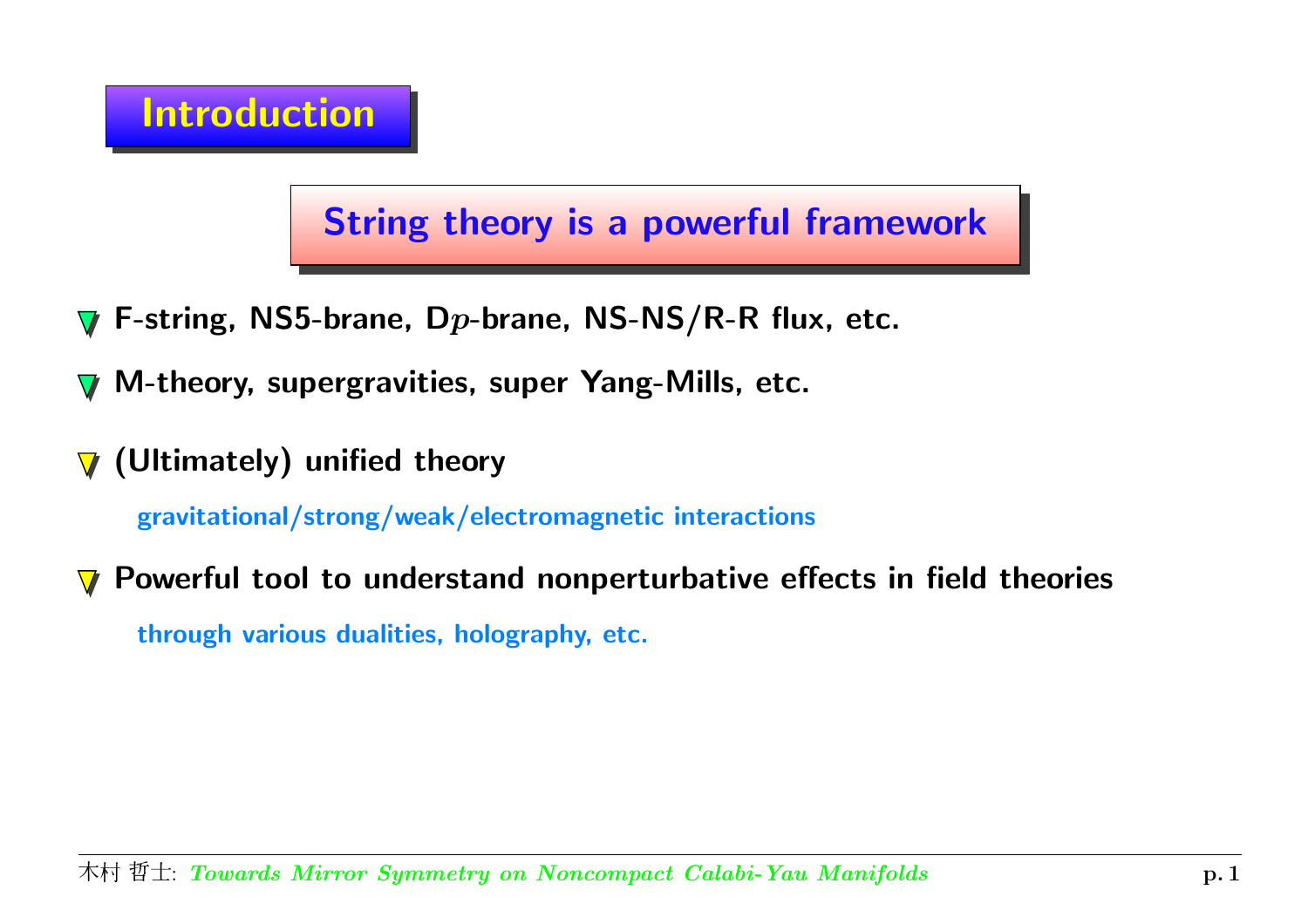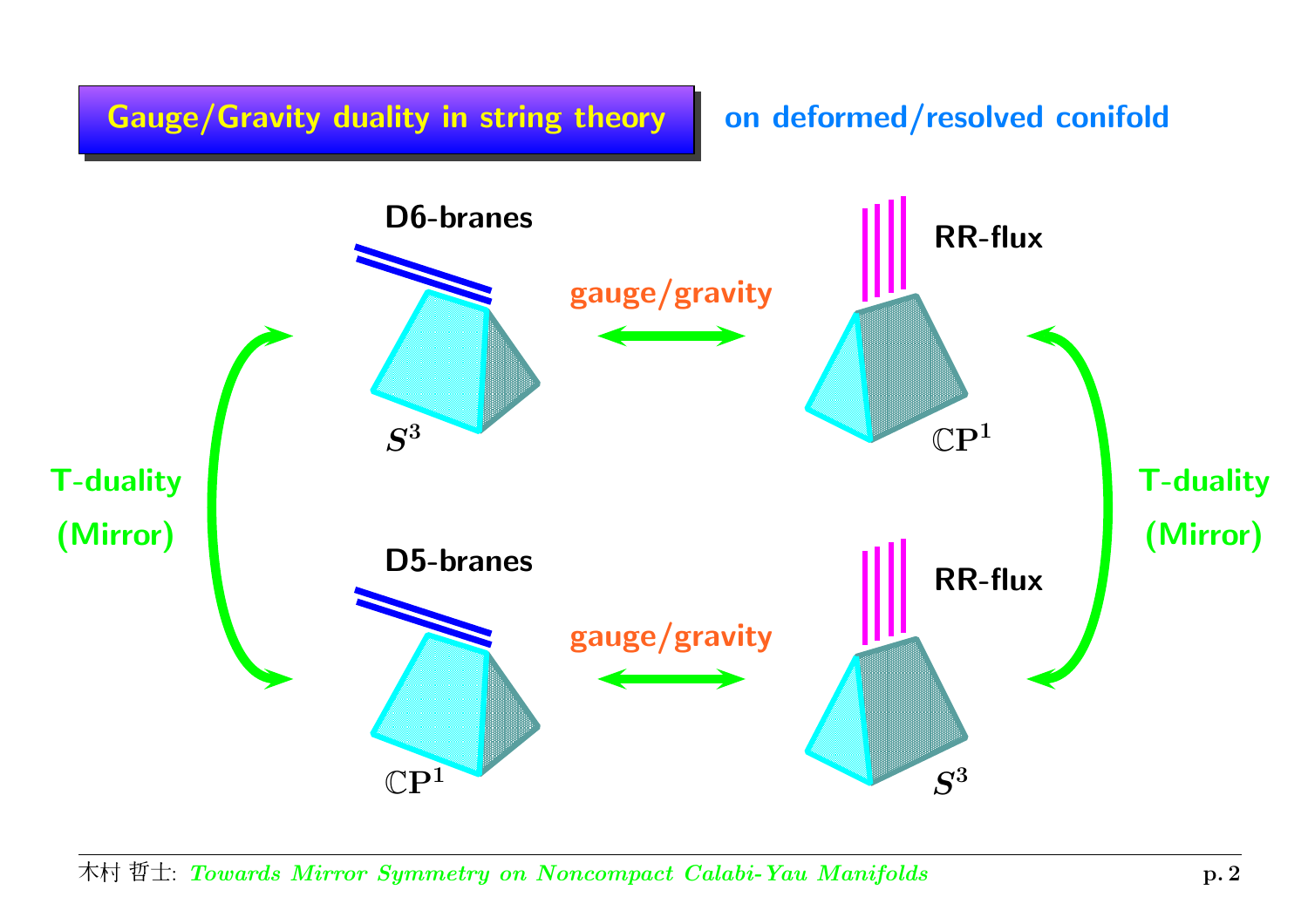| line bundles (ex.)                                                                                  | total dimension         |                                |
|-----------------------------------------------------------------------------------------------------|-------------------------|--------------------------------|
| $\mathbb{C} \ltimes \left( \mathbb{C} \mathbf{P}^{N-1} = \frac{SU(N)}{SU(N-1) \times U(1)} \right)$ | $1 + (N - 1)$           |                                |
| $\mathbb{C} \ltimes \left( Q^{N-2} = \frac{SO(N)}{SO(N-2) \times U(1)} \right).$                    | $1 + (N - 2)$           |                                |
| $\mathbb{C} \ltimes E_6/[SO(10) \times U(1)]$                                                       | $1 + 16$                |                                |
| $\mathbb{C} \ltimes E_7/[E_6 \times U(1)]$                                                          | $1 + 27$                |                                |
| $\mathbb{C} \ltimes \left( \mathbf{G}_{N,M} = \frac{U(N)}{U(N-M) \times U(M)} \right)$              | $1+M(N-M)$              |                                |
| $\mathbb{C} \ltimes SO(2N)/U(N)$                                                                    | $1 + \frac{1}{2}N(N-1)$ | これらの                           |
| $\mathbb{C} \ltimes Sp(N)/U(N)$                                                                     | $1+\frac{1}{2}N(N+1)$   | <b>Mirror Pairs</b><br>はどんなものか |

?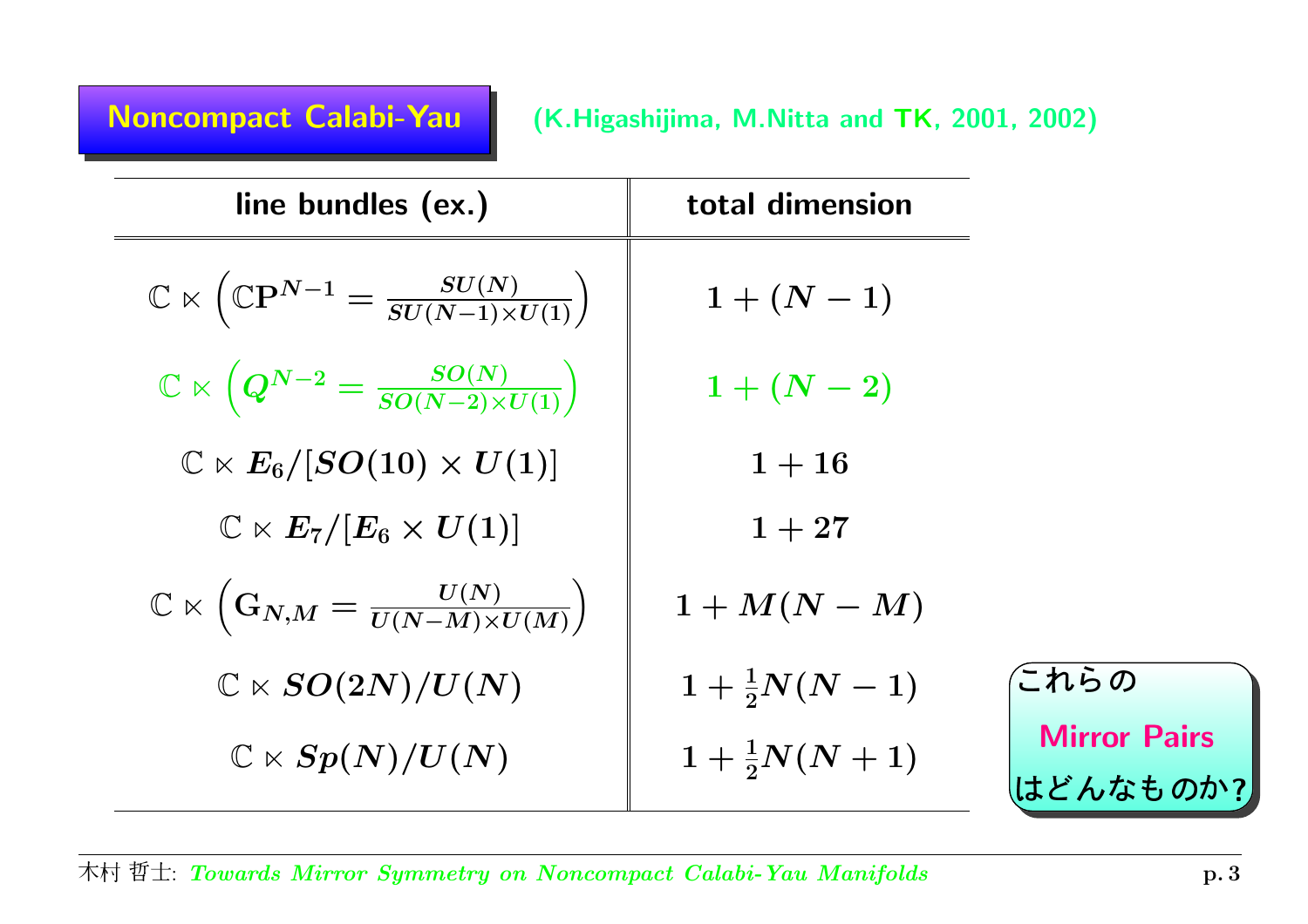$\mathcal{O}(-N+k)$  bundle on  $\mathbb{C}\mathrm{P}^{N-1}[k]$  の mirror dual を構成す



line bundle on  $\mathbb{C}\mathrm{P}^{N-1}$  もしくはline bundle on  $\mathbb{C}\mathrm{P}^{N-1}[k]$  以上の情報を持

line bundles on HSS の mirror dual の試金  $\boldsymbol{\nabla}$ 

Noncompact CY 3-fold ( $N=4$ ) を含む  $\boldsymbol{\nabla}$ 



noncompact CY 3-fold の典型例: deformed/singular/resolved conifold

$$
\bigotimes_{S^3} S = \bigotimes_{\mathbb{C}\mathrm{P}^1} S^{\bullet}
$$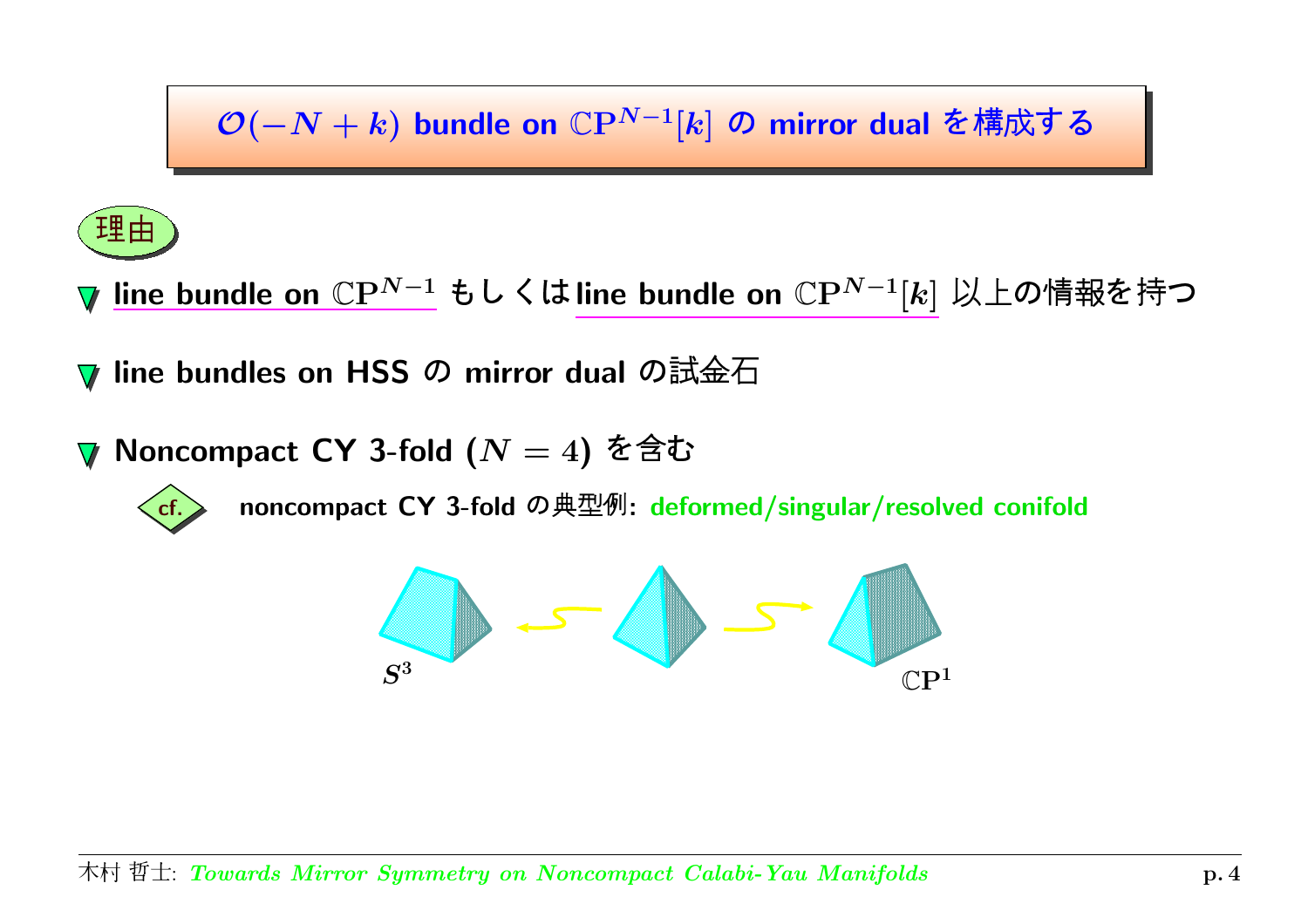

E. Witten: "Phases of  ${\cal N}=2$  Theories in Two Dimensions"

K. Hori and C. Vafa: "Mirror Symmetry"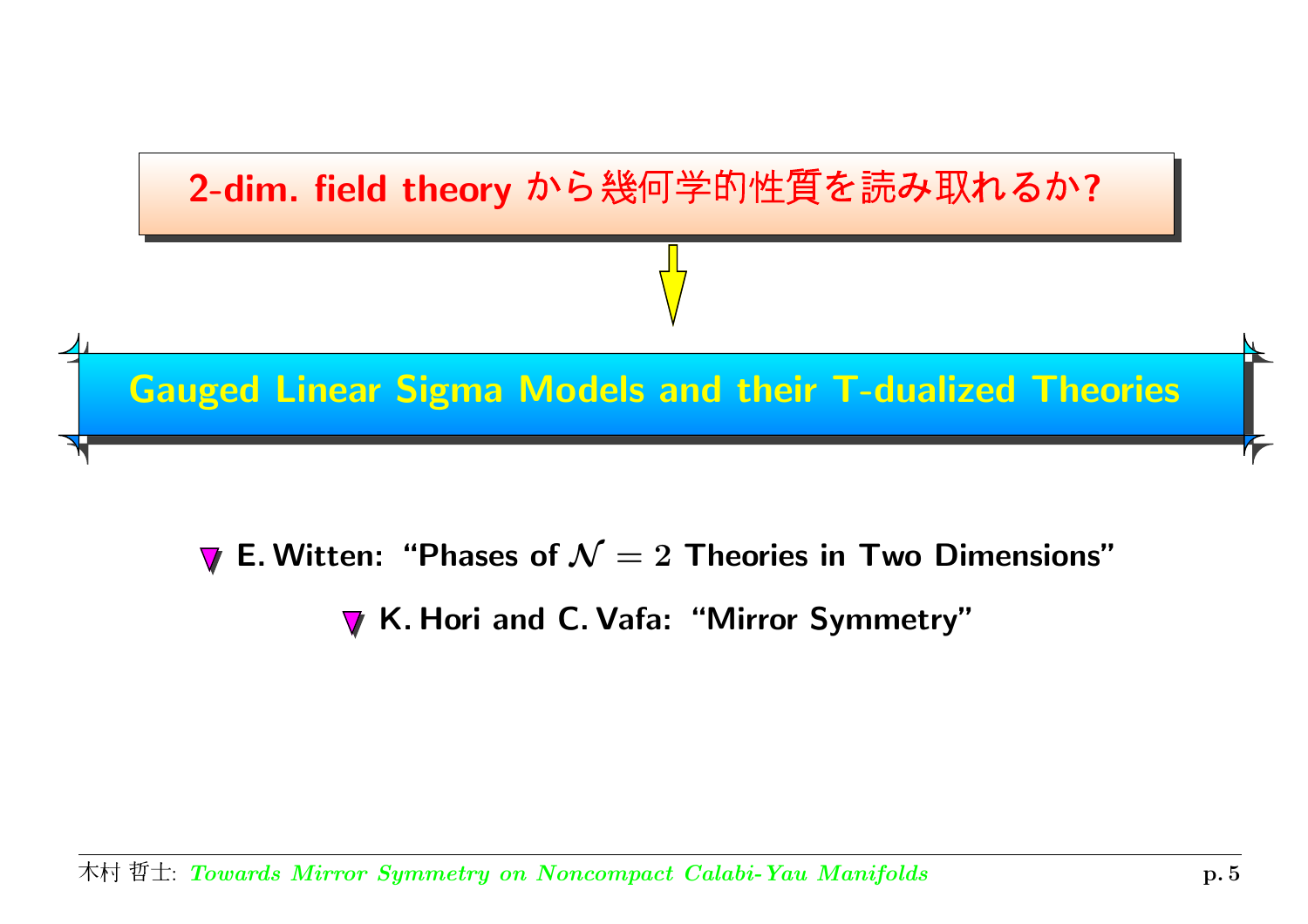# A SUSY Gauge Theory

 $U(1)$  gauge theory written by V, B and Y ( $Y \equiv Y + 2\pi i$ ):

$$
\mathscr{L}' = \int d^4 \theta \left\{ -\frac{1}{e^2} \overline{\Sigma} \Sigma + e^{2QV+B} - \frac{1}{2} (Y + \overline{Y}) B \right\} \n+ \left( \frac{1}{\sqrt{2}} \int d^2 \tilde{\theta} \; \widetilde{W}(\Sigma) + h.c. \right) \n\Sigma = \frac{1}{\sqrt{2}} \overline{D}_+ D_- V \,, \quad \widetilde{W}(\Sigma) = -\Sigma t \,, \quad t = r - i\theta
$$

**V** Integrating out Y, we obtain  $B = \Psi + \overline{\Psi}$  ( $\Phi \equiv e^{\Psi}$  is a chiral superfield)

**Gauged Linear Sigma Model**  $\mathscr{L}_{\text{GLSM}}$ 

$$
\forall \text{ Integrating out } B, \text{ we obtain } B = -2QV + \log\left(\frac{Y + \overline{Y}}{2}\right)
$$

T-dualized theory  $\mathscr{L}_{\mathrm{T}}$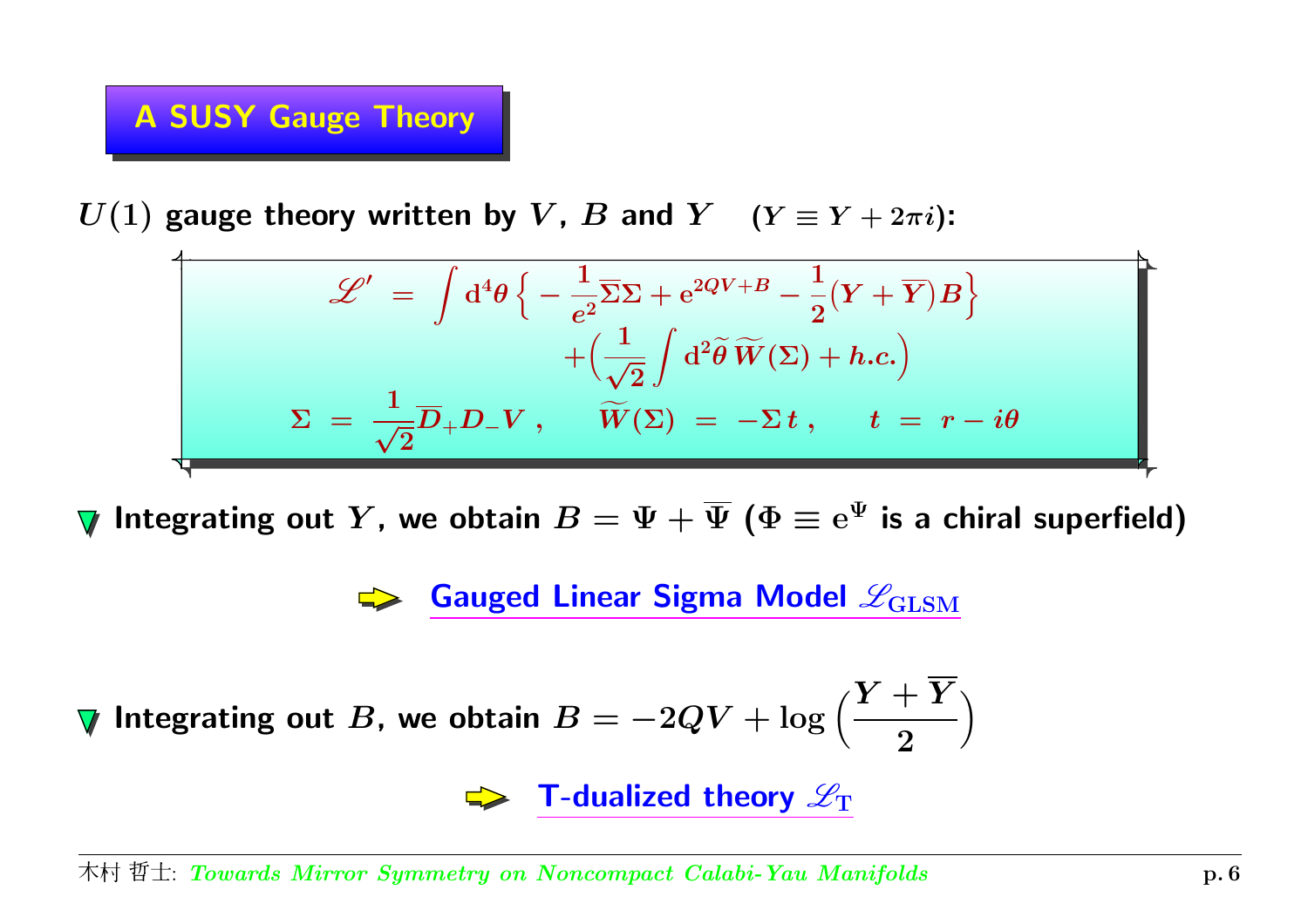### Gauged Linear Sigma Model

 $\mathbf{I}$ 

般的な 2-dim.  $\mathcal{N}=(2,2)$  SUSY  $U(1)$  gauge theory Lagrangian:

$$
\mathcal{L}_{\text{GLSM}} = \int d^4\theta \left\{ -\frac{1}{e^2} \overline{\Sigma} \Sigma + \sum_i \overline{\Phi}_i e^{2Q_i V} \Phi_i \right\} \n+ \left( \frac{1}{\sqrt{2}} \int d^2\tilde{\theta} \widetilde{W}(\Sigma) + h.c. \right) + \left( \int d^2\theta W_{\text{GLSM}}(\Phi) + h.c. \right) \nW_{\text{GLSM}}(\Phi) = \Phi_0 \cdot G_K(\Phi_j) \nG_K(\Phi_i) = \text{quasi-homogeneous polynomial degree } K \n\widetilde{W}(\Sigma) = -\Sigma t, \quad t = r - i\theta
$$

potential energy density (SUSY vacua の探索):

$$
\mathcal{U} \;=\; \frac{e^2}{2}\Big(r-\sum_i Q_i |\phi_i|^2\Big)^2+\sum_i \Big|\frac{\partial W}{\partial \phi_i}\Big|^2+2|\sigma|^2\sum_i Q_i^2|\phi_i|^2
$$

 $\mathbf{A}$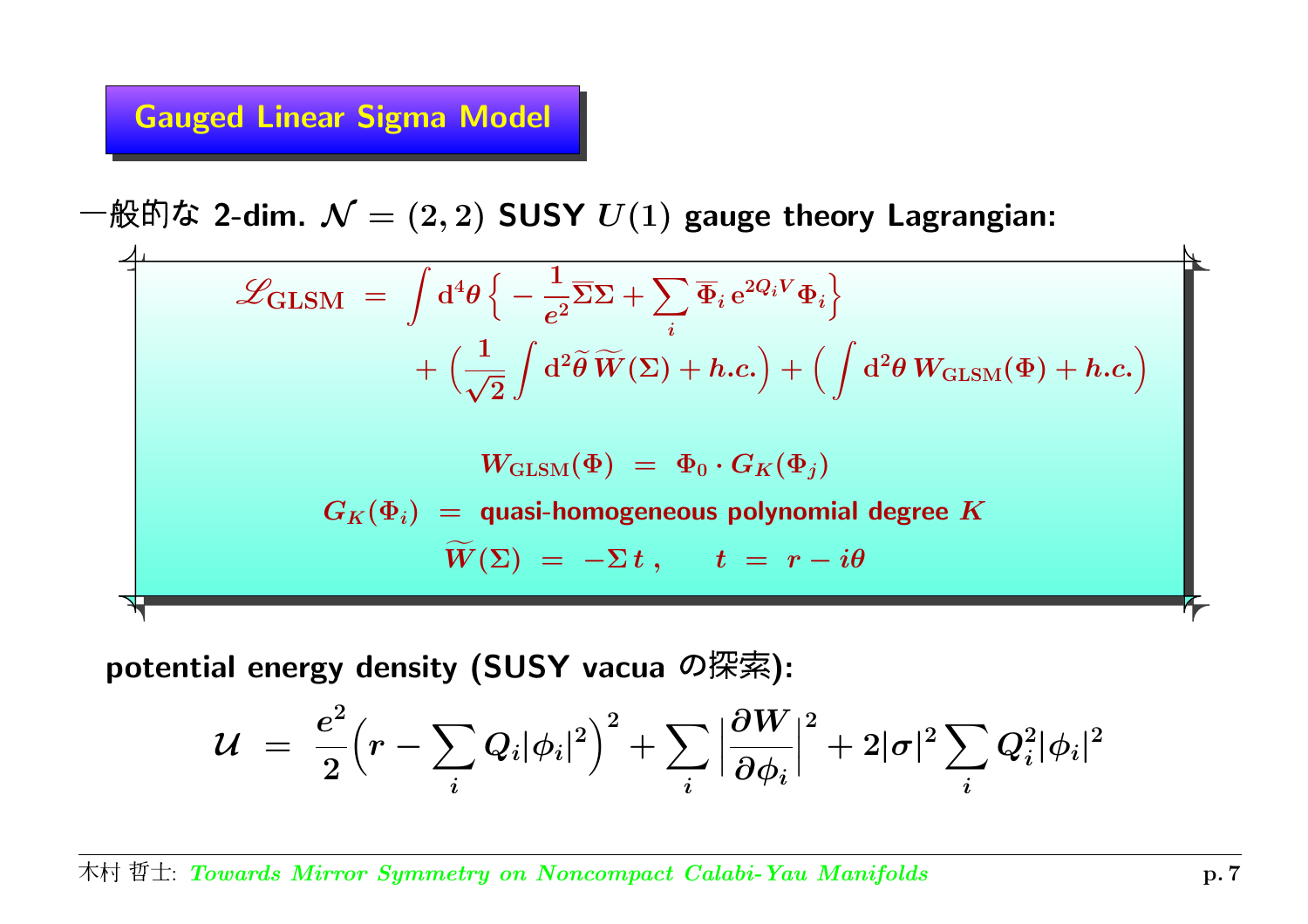#### T-dualized Theory

Lagrangian written by twisted chiral  $Y_i \equiv Y_i + 2\pi i$ :

$$
\mathscr{L}_{\mathrm{T}} = \int d^4 \theta \left\{ -\mathcal{K}(\Sigma, \overline{\Sigma}, Y_i, \overline{Y}_i) \right\} + \left( \frac{1}{\sqrt{2}} \int d^2 \widetilde{\theta} \ \widetilde{W}(\Sigma, Y_i) + h.c. \right)
$$

$$
\widetilde{W}(\Sigma, Y_i) = \Sigma \left( \sum_i Q_i Y_i - t \right) + \mu \sum_i e^{-Y_i}
$$

 $\nabla \mathcal{K}(\Sigma, \overline{\Sigma}, Y_i, \overline{Y}_i)$ : Kähler potential including the information of  $W_{\text{GLSM}}$ 

 $\boldsymbol{W}$  $\widetilde{\phantom{m}}$  $(\Sigma, Y_i)$ : twisted superpotential  $\longrightarrow$  Landau-Ginzburg superpotential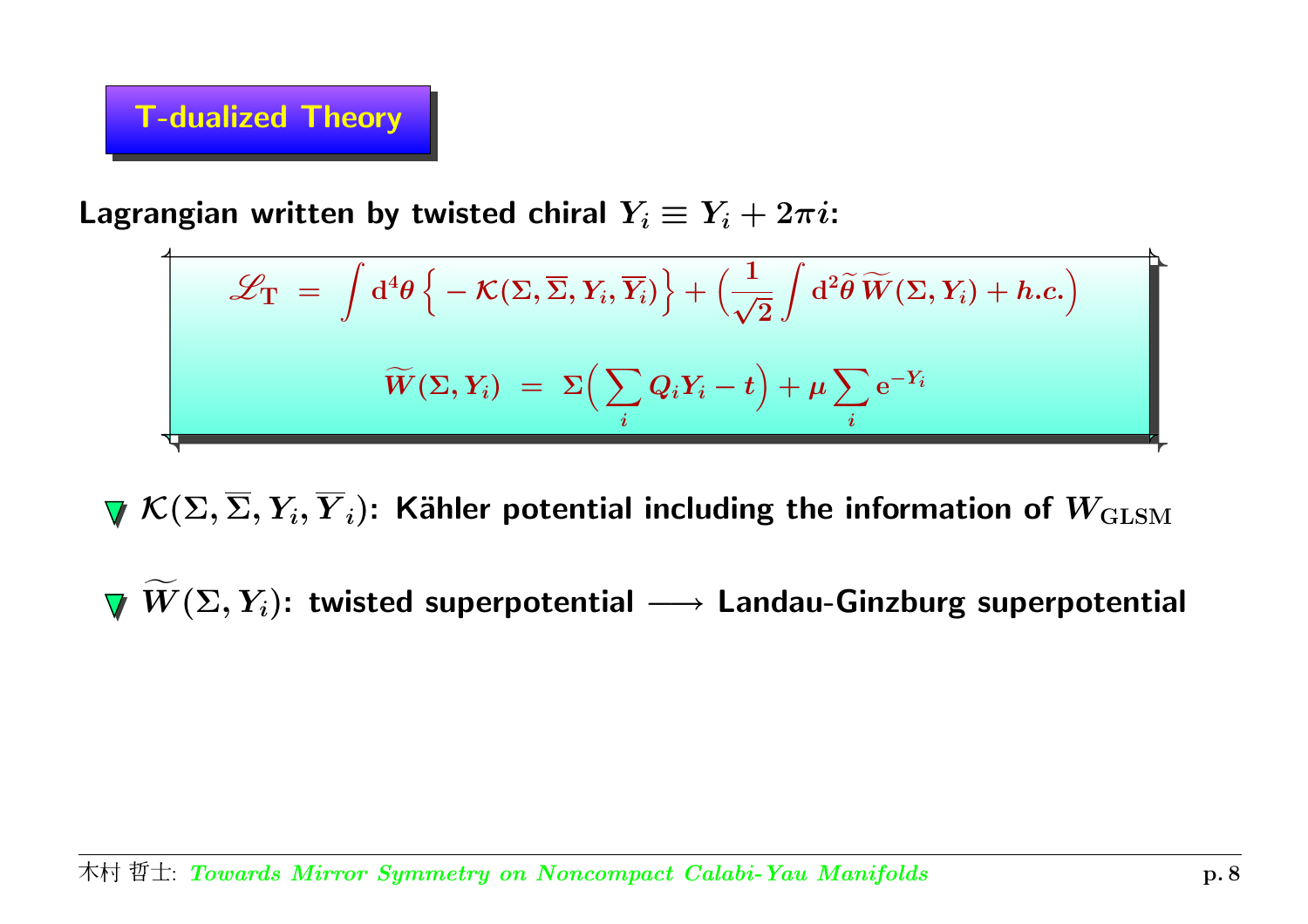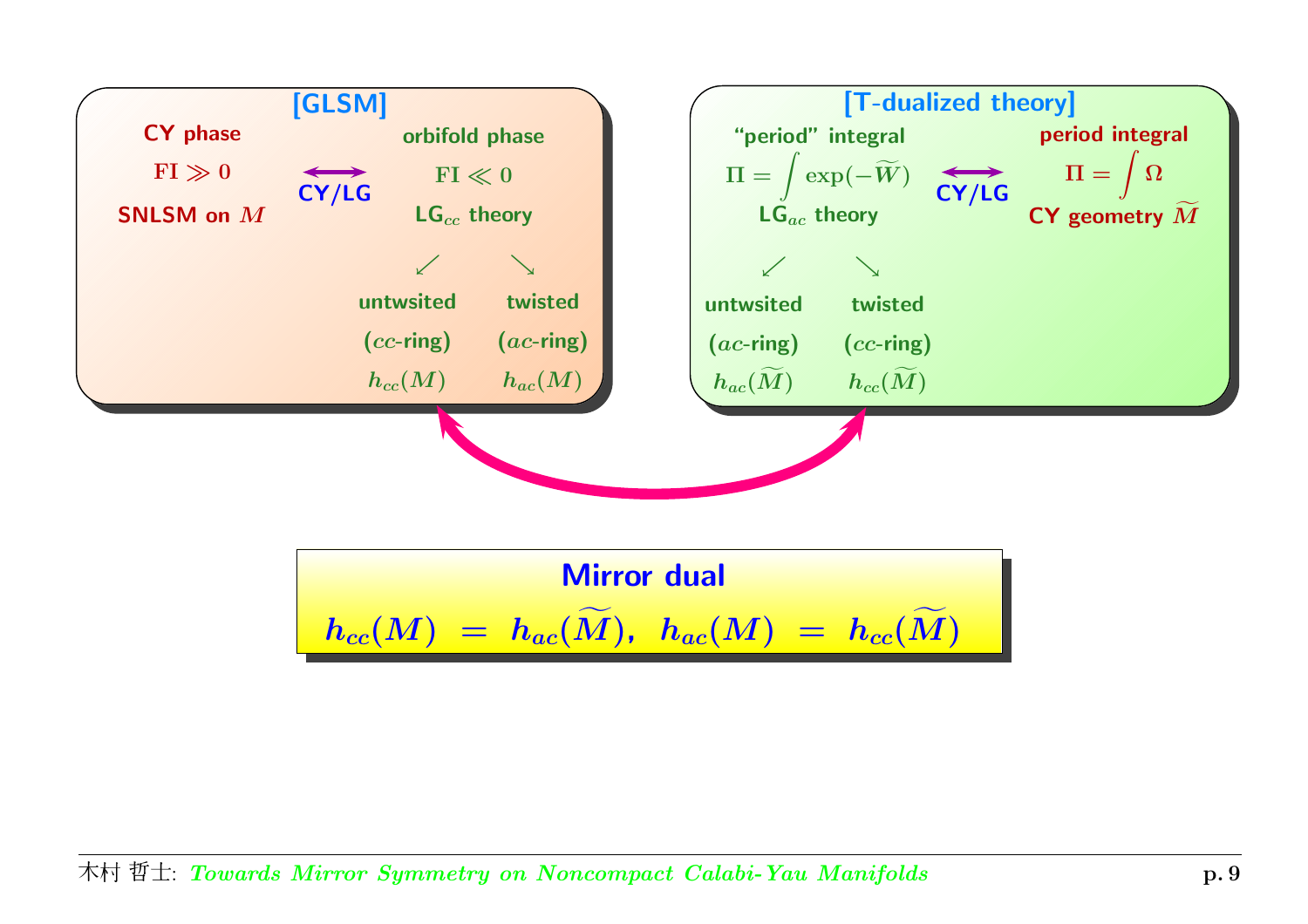

GLSMと T-dualized theoryは, Greene-Plesser 構成法を簡単に再現す !<br>!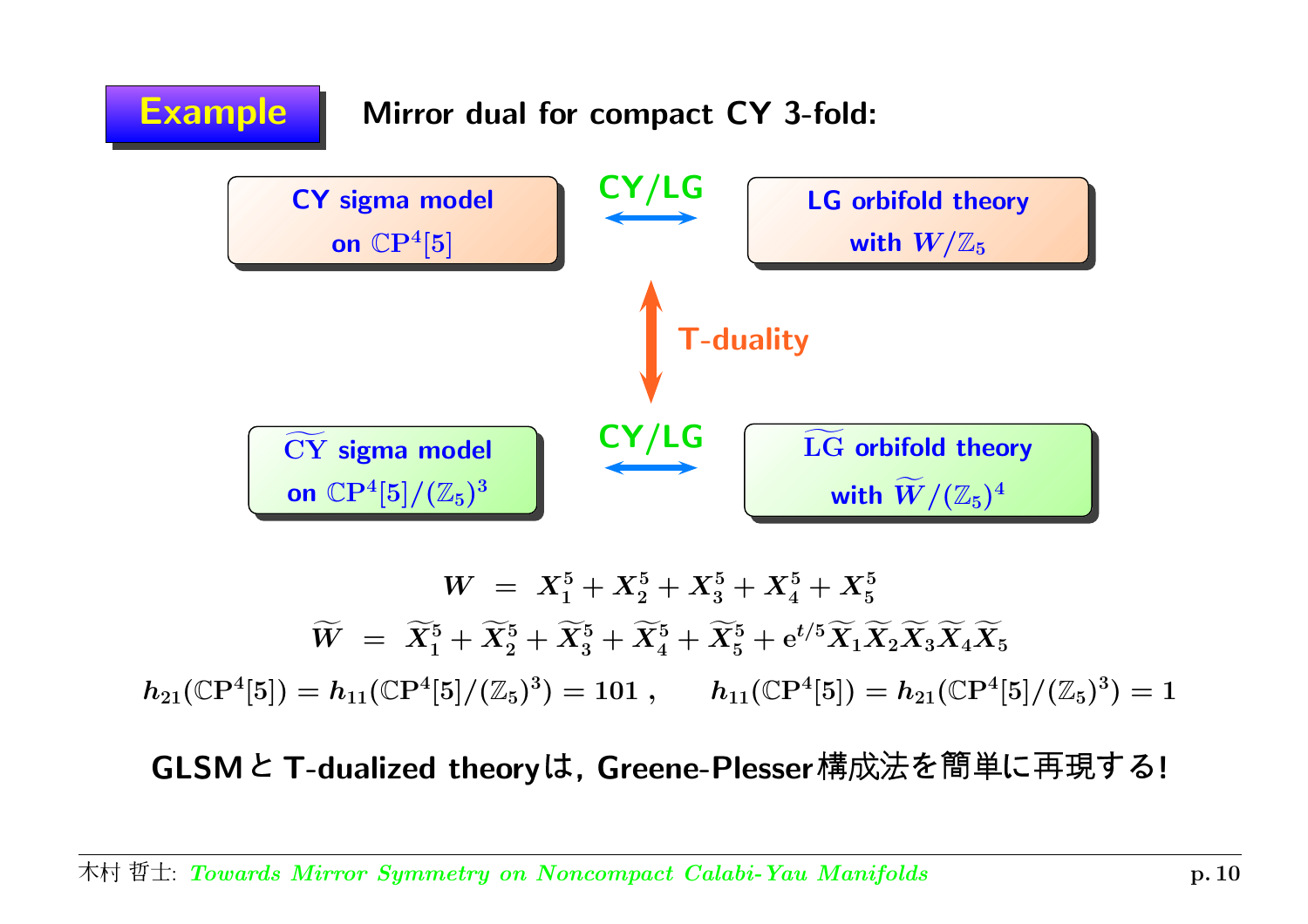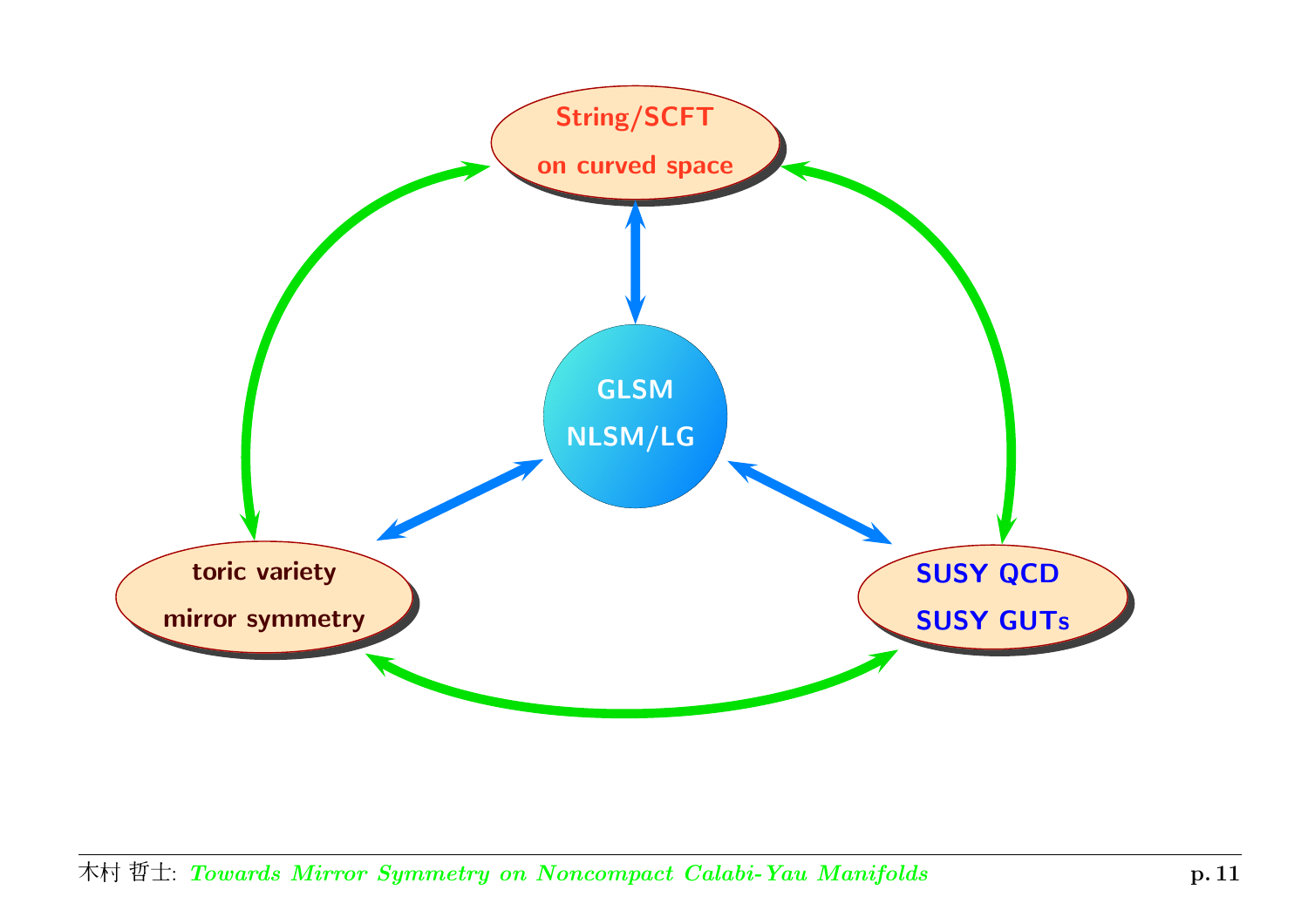Gauged Linear Sigma Model

for 
$$
\mathcal{O}(-N+k)
$$
 bundle on  $\mathbb{C}\mathrm{P}^{N-1}[k]$ 

| chiral superfields | $\begin{array}{cccccccccccccc} \bullet & \bullet & \bullet & \bullet & \bullet \end{array}$ |  |  |
|--------------------|---------------------------------------------------------------------------------------------|--|--|
| $UU(1)$ charge     | $\bullet\quad\bullet\quad\bullet$                                                           |  |  |

$$
W_{\rm GLSM} \,\,=\,\, P_1 \cdot G_k(S_i)
$$

 $G_k(S_i)$  : quasi-homogeneous polynomial of degree  $k$ 

potential energy:

$$
\begin{aligned} \mathcal{U}(s_i,p_a,\sigma) \,\, & = \,\, \frac{e^2}{2}\Big[r-\sum_{i=1}^N |s_i|^2 + k|p_1|^2 + (N-k)|p_2|^2\Big]^2 \\ & + 2|\sigma|^2\Big\{\sum_{i=1}^N |s_i|^2 + k^2|p_1|^2 + (N-k)^2|p_2|^2\Big\} \\ & + \big|G_k(s_i)\big|^2 + |p_1|^2 \cdot \sum_{i=1}^N \big|\partial_i G_k(s_j)\big|^2 \end{aligned}
$$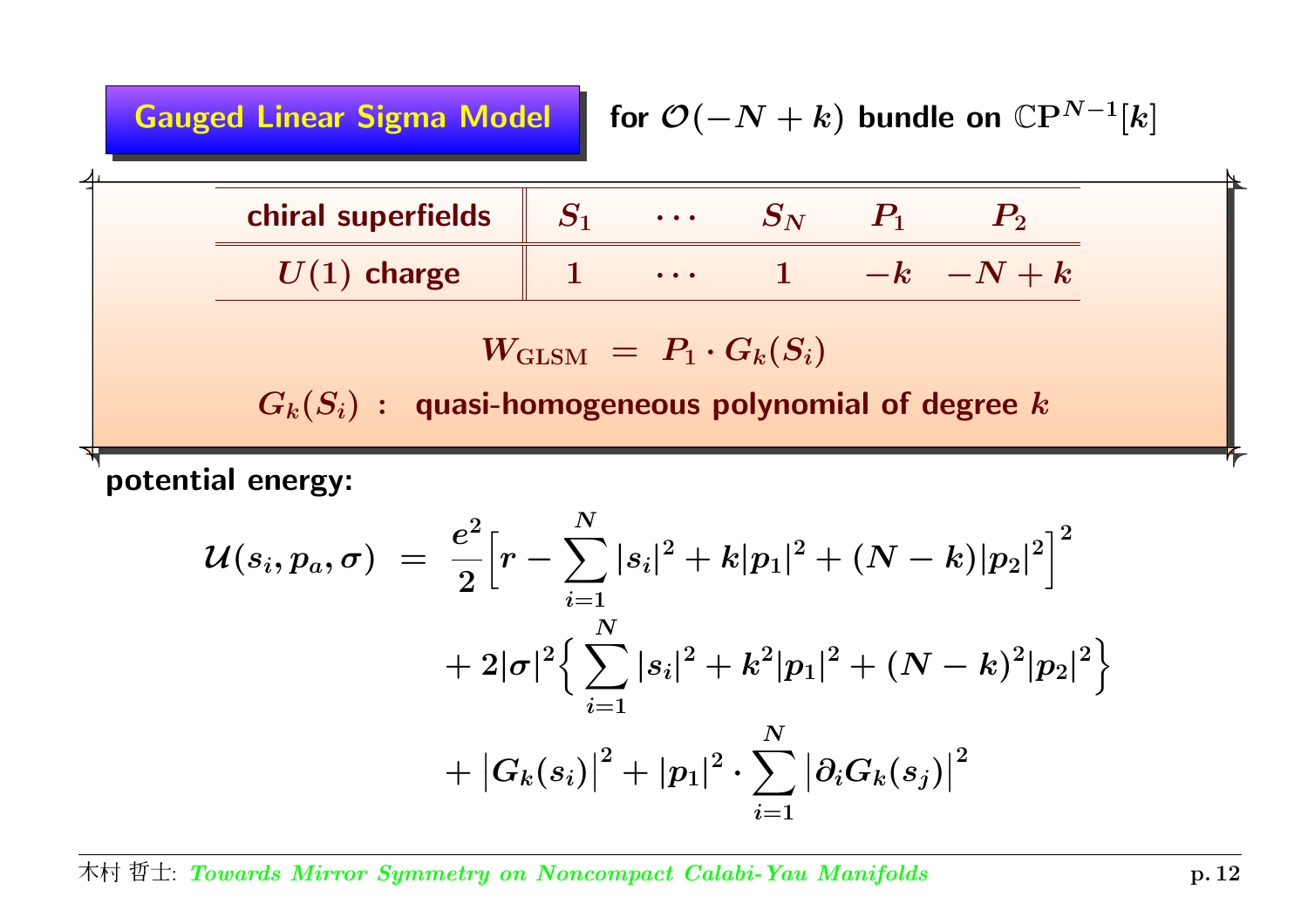$$
\mathcal{U}(s_i,p_a,\sigma)=0
$$

 $r\gg 0$ : vacuum manifold  $M_{\rm CY}$  を調べると ...

$$
M_{CY} = \left\{ (S_i, P_2) \in \mathbb{C}^{N+1} \, \Big| \, r = \sum_{i=1}^{N} |S_i|^2 - (N-k)|P_2|^2, \, G_k(S_i) = 0 \right\} \Big/ U(1)
$$
\n
$$
\implies \mathcal{O}(-N+k) \text{ bundle on } \mathbb{C}P^{N-1}[k]
$$

の phase では, massless theory は

 ${\sf CY}$  sigma model on  $M_{\rm CY}$ 

-

( $M_{\rm CY}$  に沿わないモードは全て massive fields)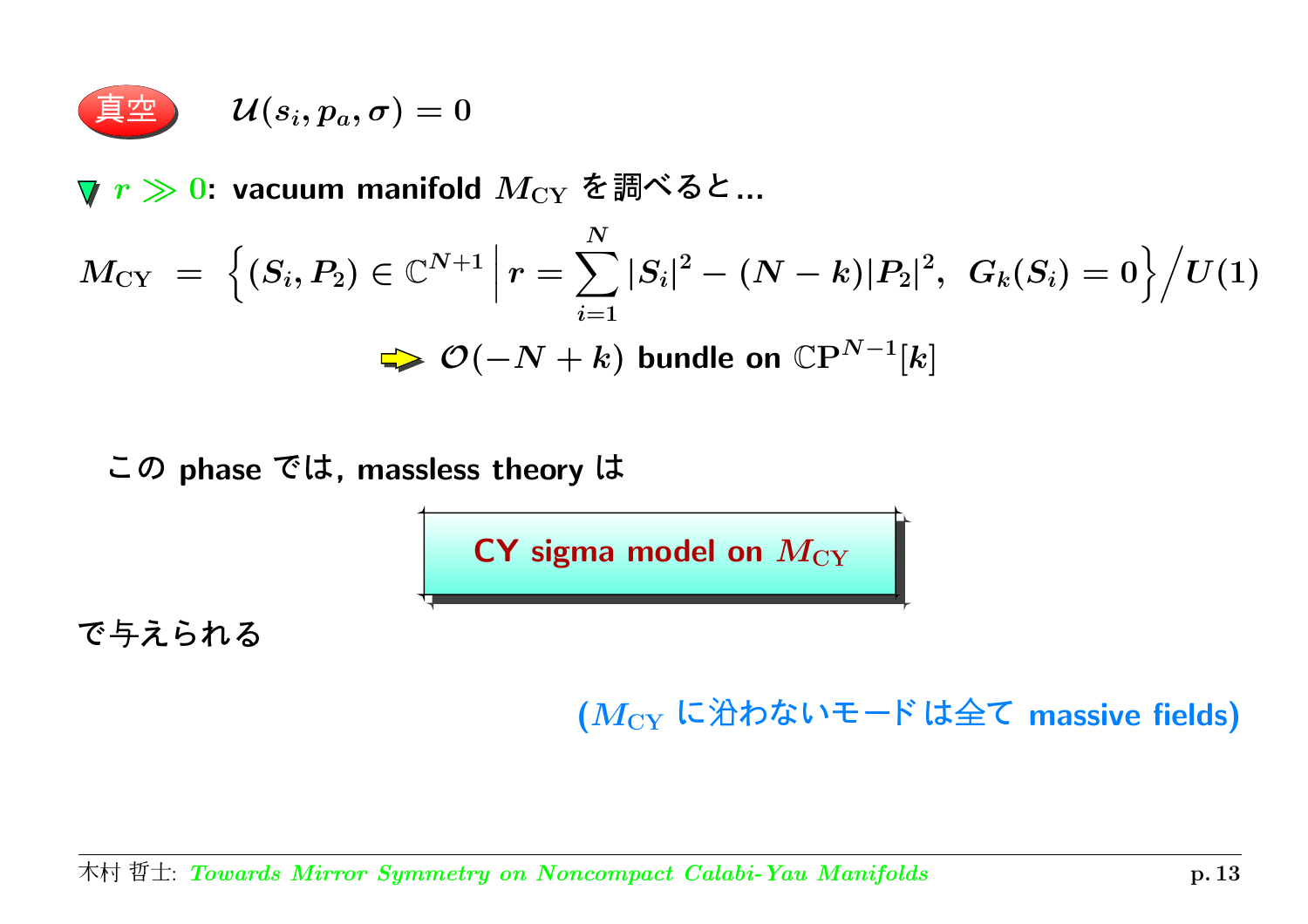$r \ll 0$ : vacuum manifold  $M_{< 0}$  を調べると ...

∴

$$
M_{<0}\;=\;\left\{(p_1,p_2;s_i)\in\mathbb{C}^{N+2}\left|\begin{array}{l}F(p_a,s_i)=0\\ G_k(s_i)=0,\;\;p_1\partial_iG_k=0\end{array}\right\}\right/U(1)\\ F(p_a,s_i)\;=\;k|p_1|^2+(N-k)|p_2|^2-\sum_{i=1}^N|s_i|^2+r
$$

 $\oplus_{i=1}^N\mathcal{O}_i(-1)$  bundle on  $\operatorname{WCP}^1_{k,N-k}$ with constraints  $G_k(s_i) = 0$  and  $p_1 \partial_i G_k = 0$ 

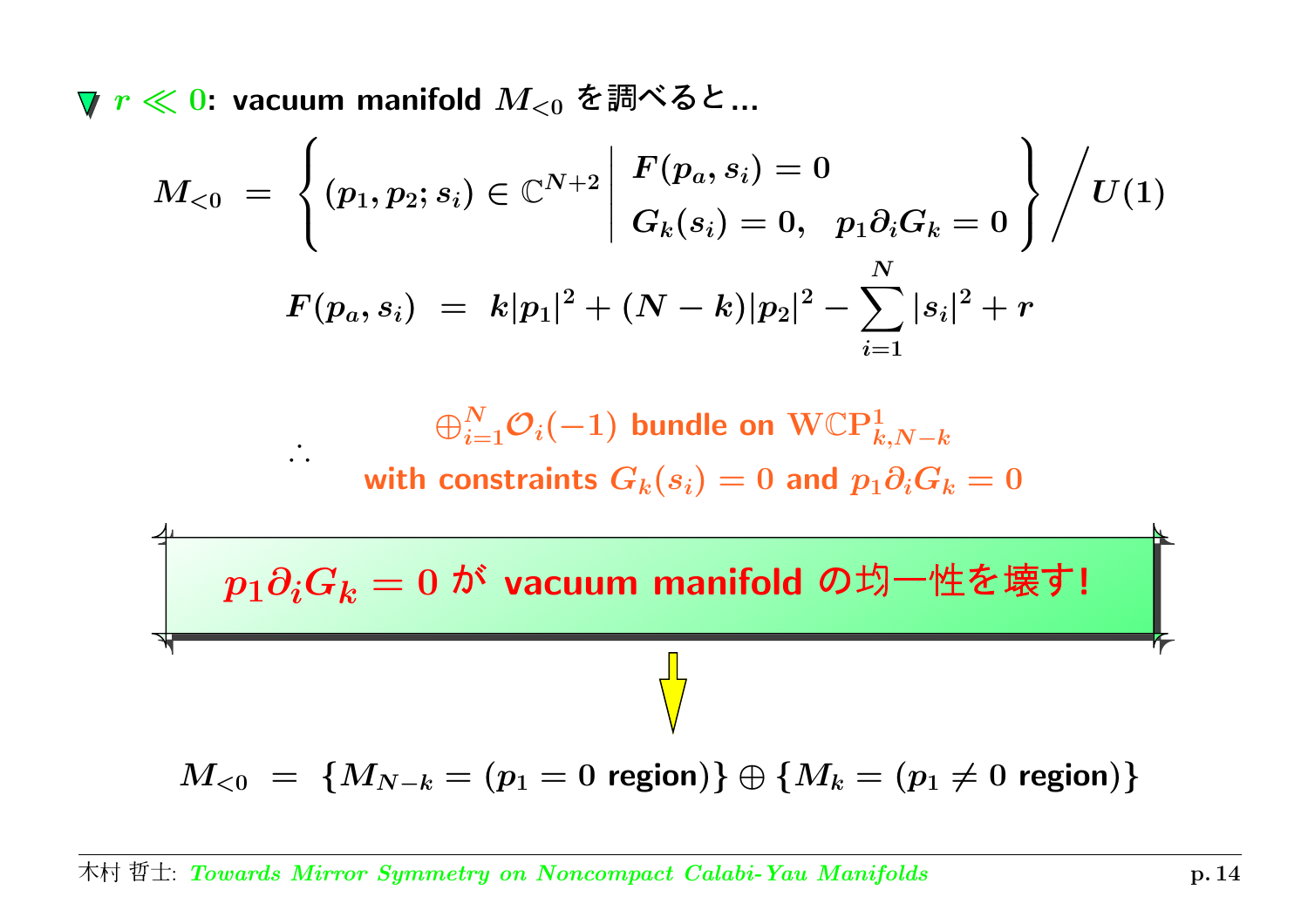#### Orbifold phase of GLSM

 $\Psi(p_1 = 0, p_2 \neq 0) \in \text{WCP}^1_{k,N-k}$  region:

$$
M_{N-k} \;=\; \left\{ (p_1,p_2;s_i) \in \mathbb{C}^{N+2} \; \middle\vert \; \begin{gathered} F(p_a,s_i) = G_k(s_i) = 0 \\ p_1 \partial_j G_k = p_1 = 0 \end{gathered} \right\} \Bigg/ U(1) \\ \\ = \; \left\{ (p_2;s_i) \in \mathbb{C}^* \times \mathbb{C}^N \; \middle\vert \; F(p_1=0) = 0 \; , \; G_k(s_i) = 0 \right\} \Big/ \mathbb{Z}_{N-k}
$$

massless modes:  $s_i$  tangent to  $\boldsymbol{M_{N-k}}$  and  $\boldsymbol{p_1}$ 

$$
M'_{N-k} \;=\; \overline{\left\{(p_1;s_i)\in \mathbb{C}^{N+1} \,\Big|\, G_k(s_i)=p_1\partial_j G_k=0\right\}\Big/ \mathbb{Z}_{N-k}}
$$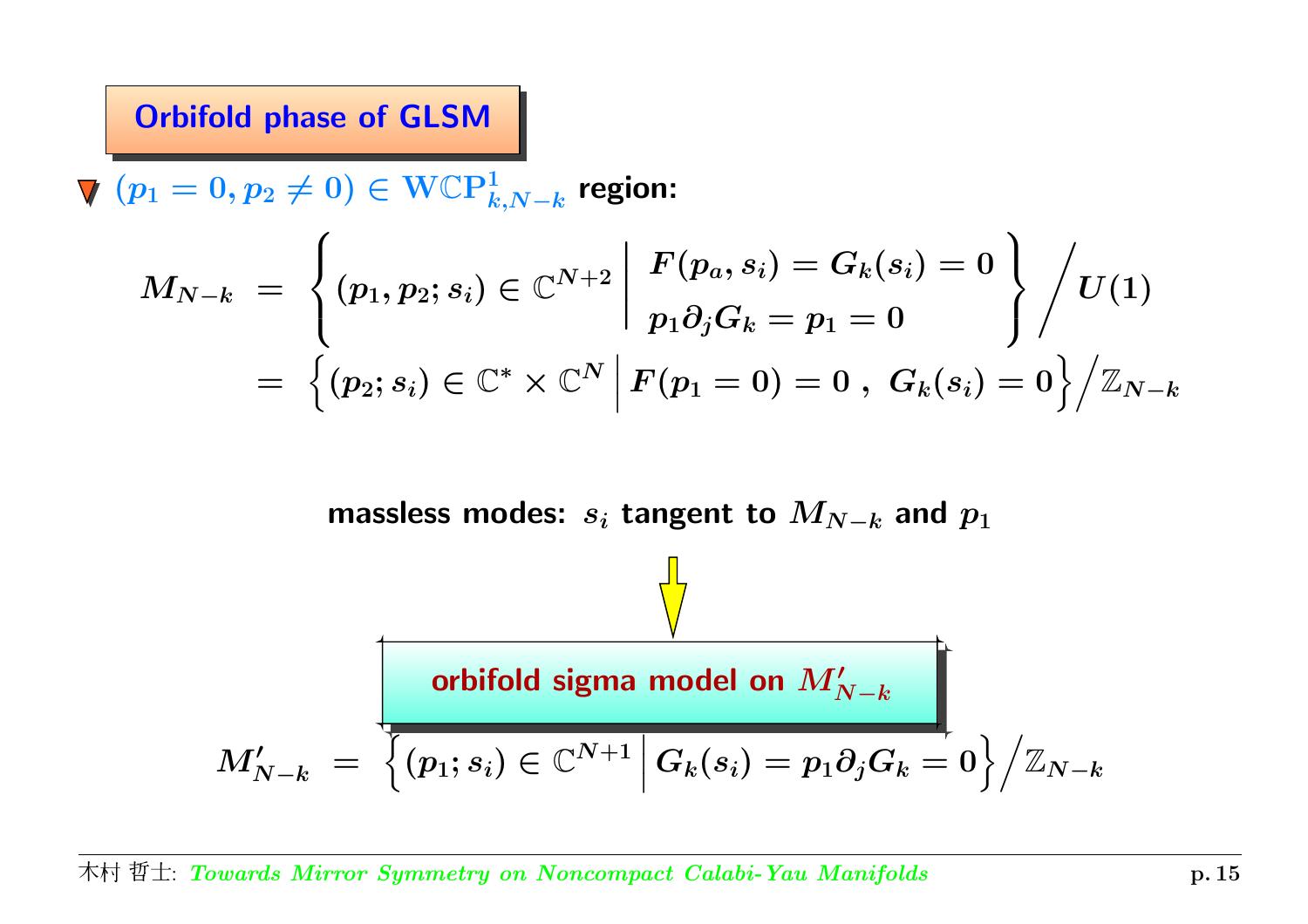$\Psi(p_1 \neq 0, p_2) \in \mathrm{WCP}^1_{k,N-k}$  region:

$$
\begin{array}{lcl} M_k & = & \left\lbrace \left. (p_1, p_2; s_i) \in \mathbb{C}^{N+2} \,\right| \, \displaystyle\frac{F(p_a, s_i) = G_k(s_i) = 0}{p_1 \partial_j G_k = 0 \,\, , \,\, p_1 \neq 0} \,\, \right\rbrace \right/ U(1) \\ \\ & = & \left\lbrace \left. (p_1, p_2) \in \mathbb{C}^* \times \mathbb{C} \,\right| F(s_i = 0) = 0 \right\rbrace \right/ \mathbb{Z}_k \end{array}
$$

massless modes:  $\,p_2$  tangent to  $M_k$  and  $s_i$ 

 $\left\{\left(\text{sigma model on }\mathbb{C}^1\right)\oplus\left(W_{\text{LG}}=G_k(S_i)\;\textsf{LG theory}\right)\right\}\big/\mathbb{Z}_k.$ 

 $\mathcal{N}=2$  orbifolded Liouville Field Theory?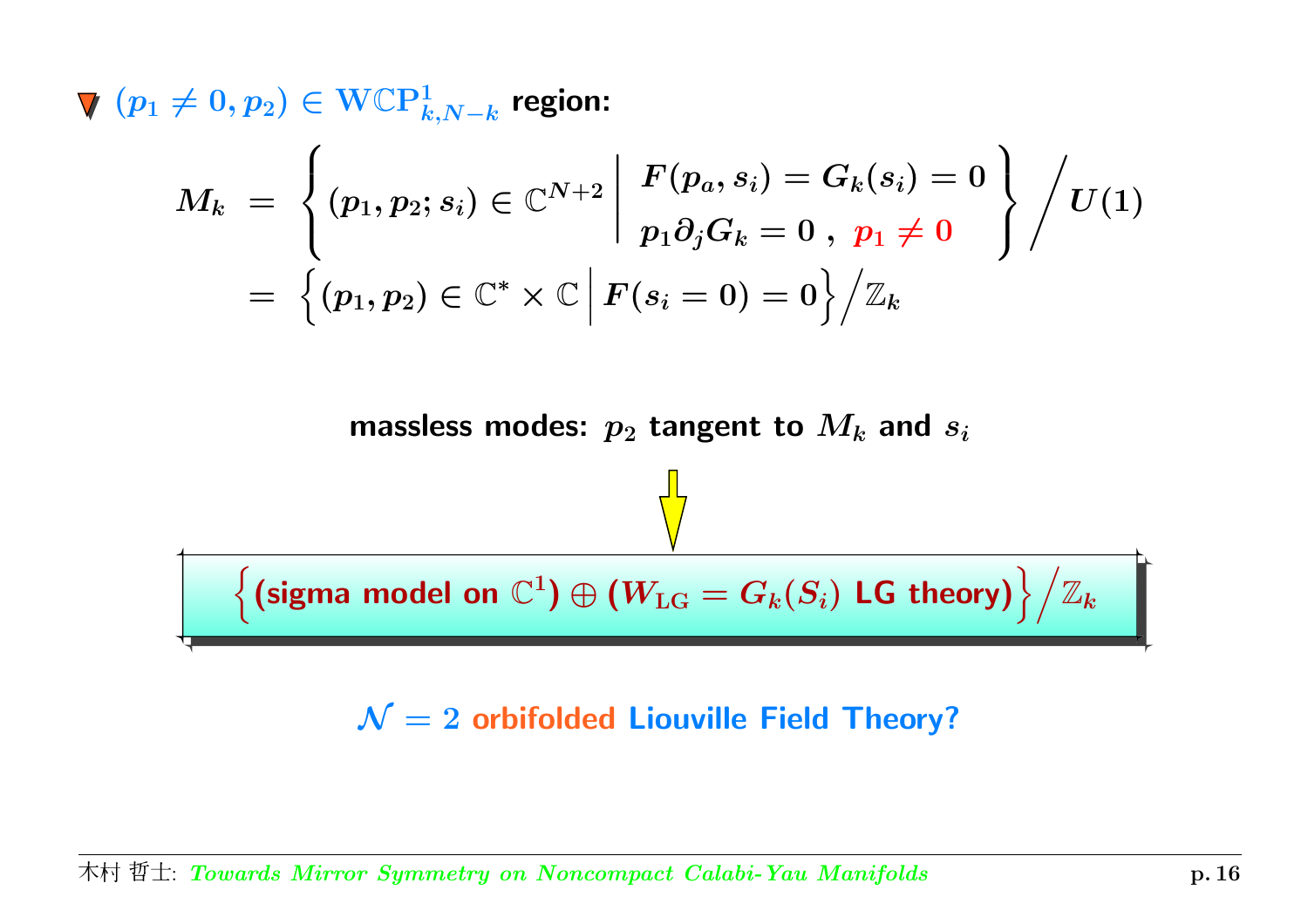

## on  $M_{\rm CY}$ :

CY sigma model

on  $\mathcal O(-N+k)$  bundle on  $\mathbb C \mathrm P^{N-1}[k]$ 

on  $M_{N-k}\mathpunct:$ orbifold sigma model onn $\left\{(p_{1}; s_{i})\in\mathbb{C}^{N+1}\Big| G_{k}(S_{i})=p_{1}\partial_{j}G_{k}=0\right\}\Big/ \mathbb{Z}_{N-k}$ on  $M_k\!\!$  :  $\sqrt{ }$ 

 $\begin{array}{c} \left( \text{sigma model on } \mathbb{C}^1 \right) \ \oplus (W_\text{LG} = G_k(S_i) \; \textsf{LG theory}) \end{array} \Bigg\} \Bigg/ \mathbb{Z}_k$ 

 $\mathcal{N}=2$  orbifolded Liouville Field Theory?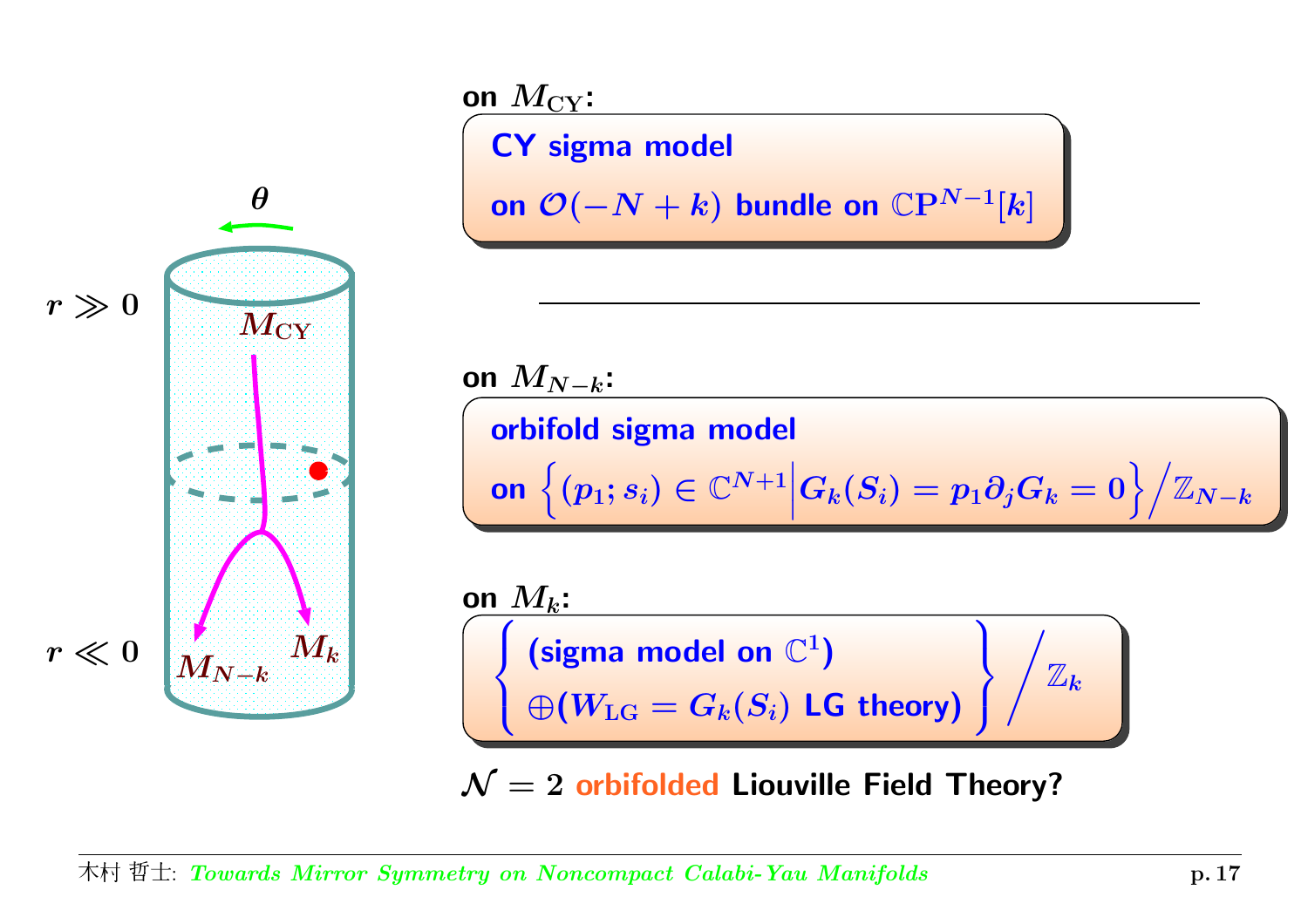

$$
\fbox{\sf \textbf{T}-dualized Theory} \qquad \qquad Y_i + \overline{Y}_i \equiv \overline{\Phi}_i \, \mathrm{e}^{2Q_i V} \Phi_i
$$

#### LG twisted superpotential:

 $\mathbf{r}$ 

$$
\widetilde{W} \;=\; \sum_{i=1}^N \mathrm{e}^{-Y_i} + \mathrm{e}^{-Y_{P_1}} + \mathrm{e}^{-Y_{P_2}} + \Sigma \Big( \sum_{i=1}^N Y_i - k Y_{P_1} - \left(N-k\right) Y_{P_2} - t \Big) \hspace{3.8cm}\hspace{3.2cm}\hspace{3.2cm}\hspace{3.2cm}\hspace{3.2cm}\hspace{3.2cm}\hspace{3.2cm}\hspace{3.2cm}\hspace{3.2cm}\hspace{3.2cm}\hspace{3.2cm}\hspace{3.2cm}\hspace{3.2cm}\hspace{3.2cm}\hspace{3.2cm}\hspace{3.2cm}\hspace{3.2cm}\hspace{3.2cm}\hspace{3.2cm}\hspace{3.2cm}\hspace{3.2cm}\hspace{3.2cm}\hspace{3.2cm}\hspace{3.2cm}\hspace{3.2cm}\hspace{3.2cm}\hspace{3.2cm}\hspace{3.2cm}\hspace{3.2cm}\hspace{3.2cm}\hspace{3.2cm}\hspace{3.2cm}\hspace{3.2cm}\hspace{3.2cm}\hspace{3.2cm}\hspace{3.2cm}\hspace{3.2cm}\hspace{3.2cm}\hspace{3.2cm}\hspace{3.2cm}\hspace{3.2cm}\hspace{3.2cm}\hspace{3.2cm}\hspace{3.2cm}\hspace{3.2cm}\hspace{3.2cm}\hspace{3.2cm}\hspace{3.2cm}\hspace{3.2cm}\hspace{3.2cm}\hspace{3.2cm}\hspace{3.2cm}\hspace{3.2cm}\hspace{3.2cm}\hspace{3.2cm}\hspace{3.2cm}\hspace{3.2cm}\hspace{3.2cm}\hspace{3.2cm}\hspace{3.2cm}\hspace{3.2cm}\hspace{3.2cm}\hspace{3.2cm}\hspace{3.2cm}\hspace{3.2cm}\hspace{3.2cm}\hspace{3.2cm}\hspace{3.2cm}\hspace{3.2cm}\hspace{3.2cm}\hspace{3.2cm}\hspace{3.2cm}\hspace{3.2cm}\hspace{3.2cm}\hspace{3.2cm}\hspace{3.2cm}\hspace{3.2cm}\hspace{3.2cm}\hspace{3.2cm}\hspace{3.2cm}\hspace{3.2cm}\hspace{3.2cm}\hspace{3
$$

"period integral" を導入  $\,$  ( $W_{\text{GLSM}}\,$  の存在の有無を感知)

$$
\Pi_{\text{without }W_{\text{GLSM}}} \equiv \int d\Sigma \prod_{i=1}^{N} dY_{i} dY_{P_{1}} dY_{P_{2}} \exp(-\widetilde{W})
$$
\n
$$
\widehat{\Pi}_{\text{with }W_{\text{GLSM}}} \equiv \int d\Sigma \prod_{i=1}^{N} dY_{i} dY_{P_{1}} dY_{P_{2}} (k\Sigma) \exp(-\widetilde{W})
$$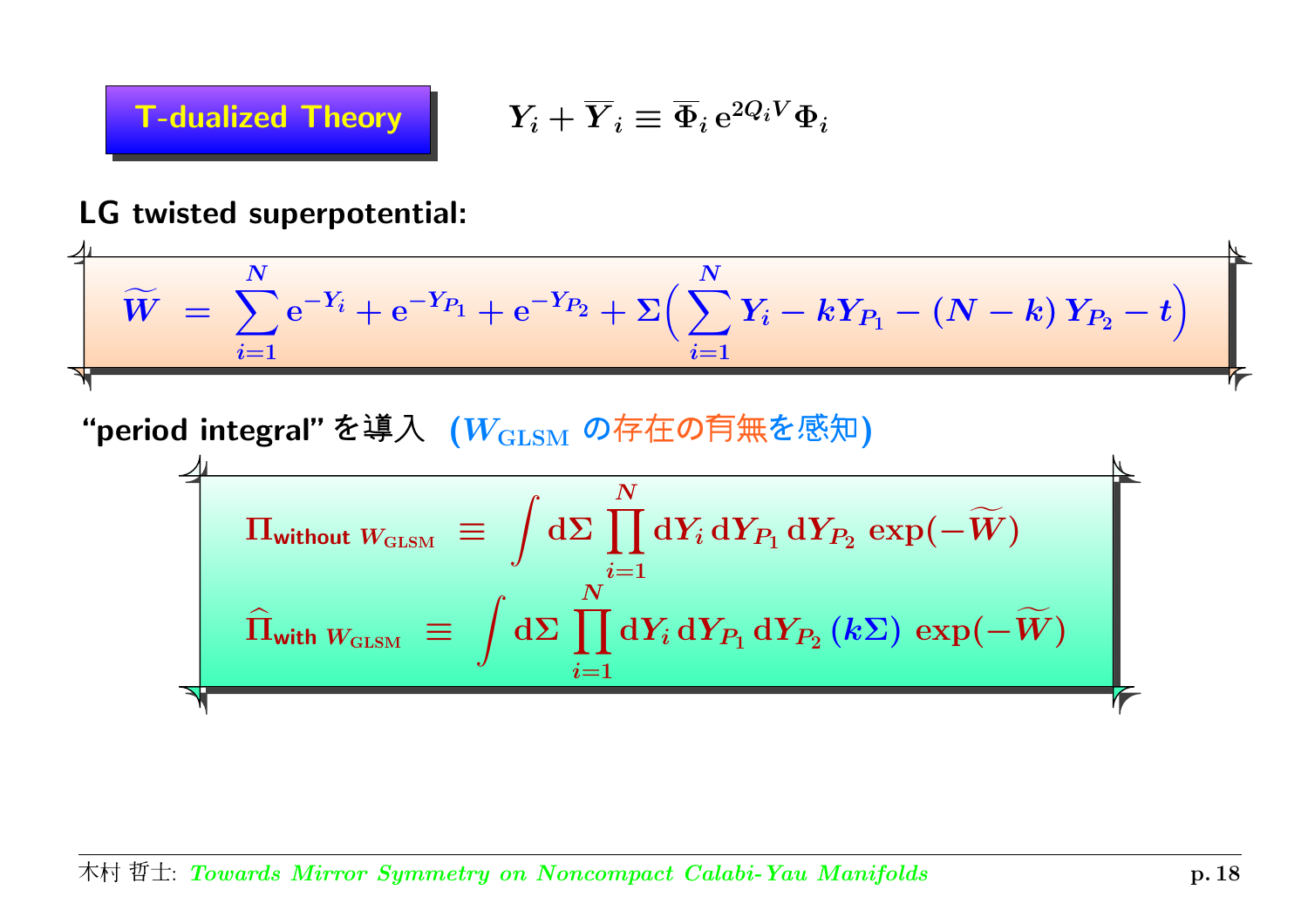Π  $\widehat{\phantom{a}}$ ら mirror geometry を読み取る操作  $\colon \mid k\Sigma \rightarrow$ 

 $\mathbb{Z}_{N-k}$  orbifold solution

$$
\widetilde{M}_{N-k} \;=\; \Big\{F(Z_a) \;=\; 0\;,\; G(Z_i;u,v) \;=\; 0 \Big\}\Big/\big\{{\mathbb C}^*\times ({\mathbb Z}_{N-k})^{N-2}\big\}\\ F(Z_a) \;=\; Z_1^{N-k}+\cdots+Z_k^{N-k}+1\\ G(Z_i;u,v) \;=\; Z_{k+1}^{N-k}+\cdots+Z_N^{N-k}+Z_1\cdots Z_N({\rm e}^{t/(N-k)}-uv)
$$

 $\rightarrow \frac{\partial}{\partial Y_{P_1}}$ 

$$
Z_a \rightarrow \omega_a Z_a \quad \text{for} \quad a = 1, \cdots, k \qquad (\mathbb{C}^k \text{-plane } \pm \mathbb{L} \pm \mathbb{t})
$$
\n
$$
Z_b \rightarrow \lambda \omega_b Z_b \quad \text{for} \quad b = k+1, \cdots, N \qquad (\mathbb{C}P^{N-k-1}[N-k] \pm \mathbb{L} \pm \mathbb{t})
$$
\n
$$
\omega_a^{N-k} = \omega_b^{N-k} = \omega_1 \cdots \omega_N = 1, \qquad \lambda : \mathbb{C}^* \text{-value}
$$
\n
$$
\mathbb{C}P^{N-k-1}[N-k]
$$
\n
$$
\psi(Z_a, u, v) = (e^{t/(N-k)} - uv)Z_1 \cdots Z_k|_{F(Z_a)=0}
$$

村 哲士: *Towards Mirror Symmetry on Noncompact Calabi-Yau Manifolds* p.19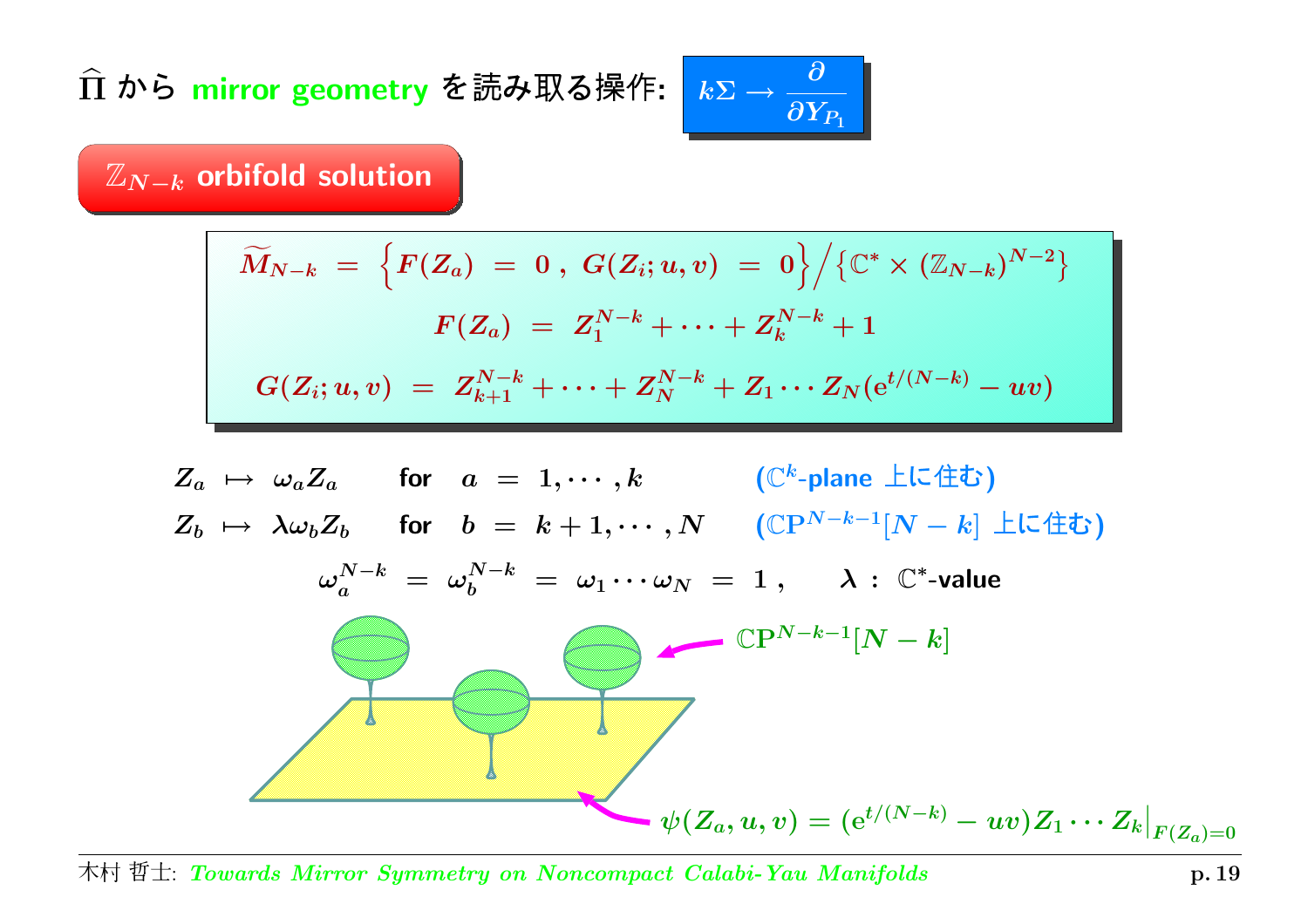#### $\mathbb{Z}_k$  orbifold solution

$$
\widetilde{M}_k \;=\; \Big\{ \mathcal{F}(Z_i) \;=\; 0 \;,\; \mathcal{G}(Z_b;u,v) \;=\; 0 \Big\} \Big/ \big\{ \mathbb{C}^* \times (\mathbb{Z}_k)^{N-2} \big\} \notag\\ \mathcal{F}(Z_i) \;=\; Z_1^k + \cdots + Z_k^k + \mathrm{e}^{t/k} Z_1 \cdots Z_N \notag\\ \mathcal{G}(Z_b;u,v) \;=\; Z_{k+1}^k + \cdots + Z_N^k + 1 - uv
$$

$$
Z_a \mapsto \lambda \omega_a Z_a \quad \text{for} \quad a = 1, \cdots, k \qquad \text{(CP$^{k-1}$[k$] $\pm$L$$\overline{\triangle$t$})}
$$
\n
$$
Z_b \mapsto \omega_b Z_b \quad \text{for} \quad b = k+1, \cdots, N \qquad \text{(C$^{N-k}$-plane $\pm$L$$\overline{\triangle$t$})}
$$
\n
$$
\omega_a^k = \omega_b^k = \omega_1 \cdots \omega_N = 1, \qquad \lambda : \mathbb{C}^* \text{-value}
$$

$$
\left\{\begin{array}{c}\mathbb{C}\mathrm{P}^{k-1}[k]\\\\\hline\\\\\psi(Z_b)=\mathrm{e}^{t/k}Z_{k+1}\cdots Z_N|_{\mathcal{G}(Z_b;u,v)=0}\end{array}\right.
$$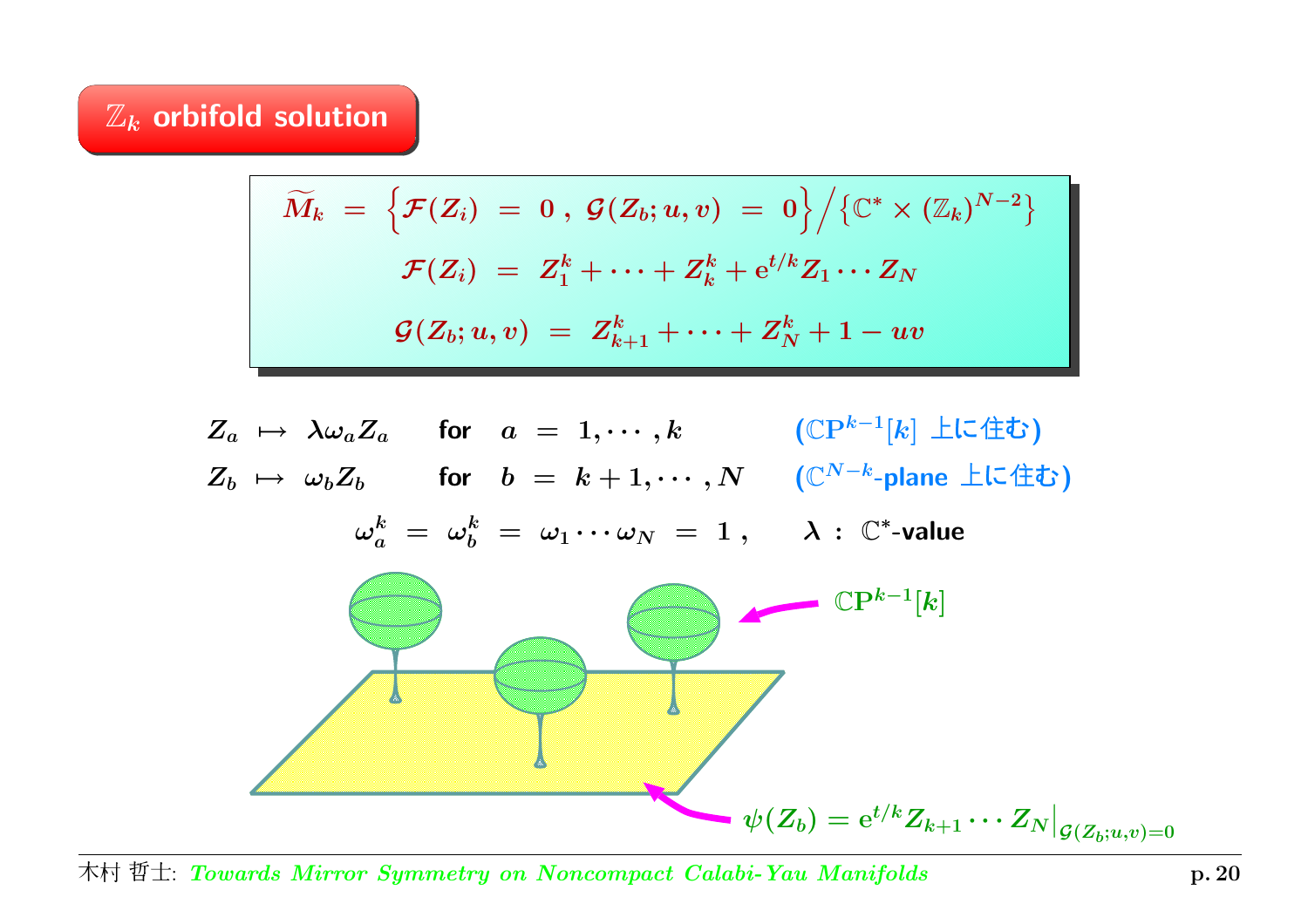Π bら LG twisted superpotential を読み取る操作 : |  $k\Sigma$   $\rightarrow$ 

$$
\widetilde{W}_{N-k} = \sum_{i=1}^{N} X_i^{N-k} + X_{P_1}^{-(N-k)/k} + e^{t/(N-k)} X_1 X_2 \cdots X_N \cdot X_{P_1}
$$
\n
$$
X_i \to \omega_i X_i, \quad X_{P_1} \to \omega_{P_1} X_{P_1}
$$
\n
$$
\omega_k^{N-k} = \omega_P^{\frac{N-k}{k}} = \omega_1 \omega_2 \cdots \omega_N \omega_{P_1} = 1 \qquad \sim \text{GLSM } \emptyset \quad M_{N-k} \text{ L} \boxtimes \text{ H}
$$
\n
$$
\widetilde{V}_{P_1} \circledast \mathbb{H} \qquad \qquad e^{-Y_i} = X_i^k, \text{ etc.}
$$
\n
$$
\widetilde{W}_k = \sum_{i=1}^{N} X_i^k + X_{P_2}^{-k/(N-k)} + e^{t/k} X_1 X_2 \cdots X_N \cdot X_{P_2}
$$
\n
$$
X_i \to \omega_i X_i, \quad X_{P_2} \to \omega_{P_2} X_{P_2}
$$
\n
$$
\omega_k^k = \omega_{P_2}^{-N-k} = \omega_1 \omega_2 \cdots \omega_N \omega_{P_2} = 1 \qquad \sim \text{GLSM } \emptyset \quad M_k \text{ L} \boxtimes \text{ H}
$$

 $\rightarrow k\frac{\partial}{\partial t}$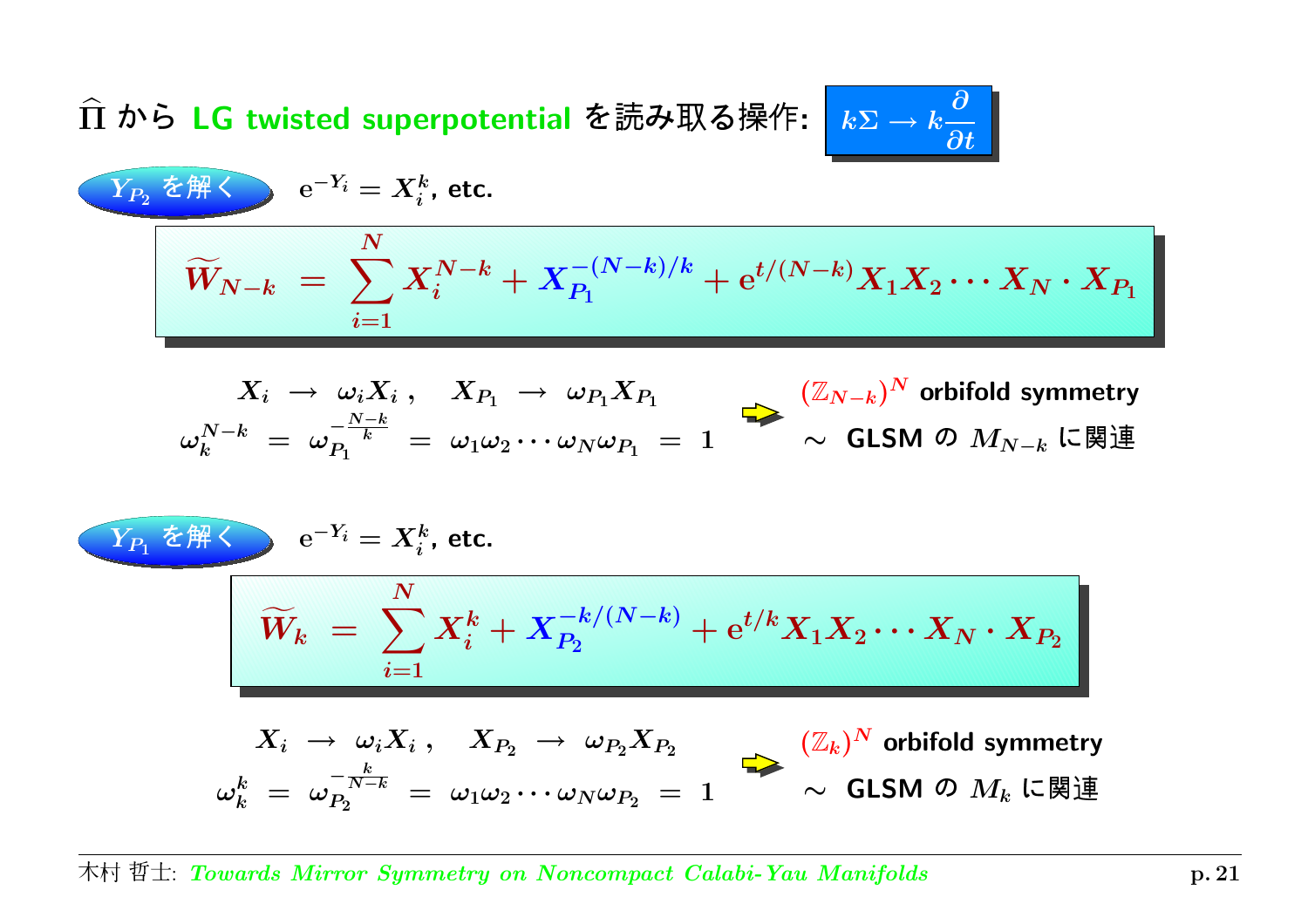Π  $\widehat{\phantom{1}}$ -canonical measure を持ちつつ  $W$  $\widetilde{\phantom{m}}$ -:

 $1\leq k\leq \frac{1}{2}N$  の時  $\widetilde{W}_{1}$  $W_{N-k}$  が選ばれる:  $k$   $=$ 1  $m+1$  $N\ ,\quad m\ \in\ \mathbb{Z}_{>0}$ 

1  $\frac{1}{2}N\leq k\leq N-1$  の時  $\widetilde{W}_{k}$  $W_k$  が選ばれる:  $k$   $=$  $\boldsymbol{\ell}$  $\ell + 1$  $N \; , \quad \ell \; \in \; {\mathbb Z}_{>0}$ 

 $(N,k)$  毎に適切な orbifolded <code>LG</code> theory が一意に決ま

れらの orbifolded LG theory に対応する (mirror) CY geometry も構成できる!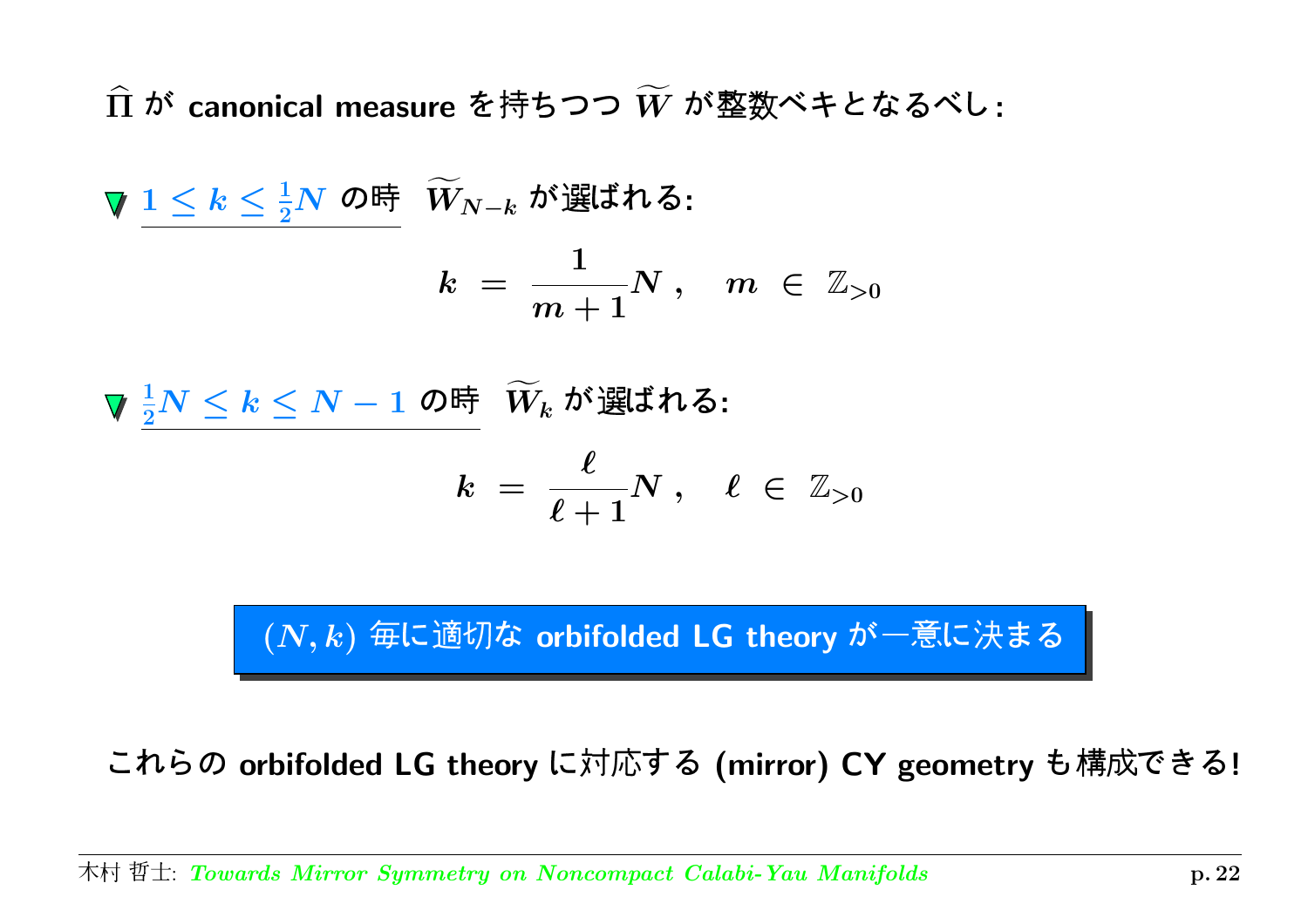mirror geometry of  $\mathcal{O}(-N+k)$  bundle on  $\mathbb{C}\mathrm{P}^{N-1}[k]$ ( $\left( \mathbb{4} \cup 1 \leq k \leq N-1 \right)$ 



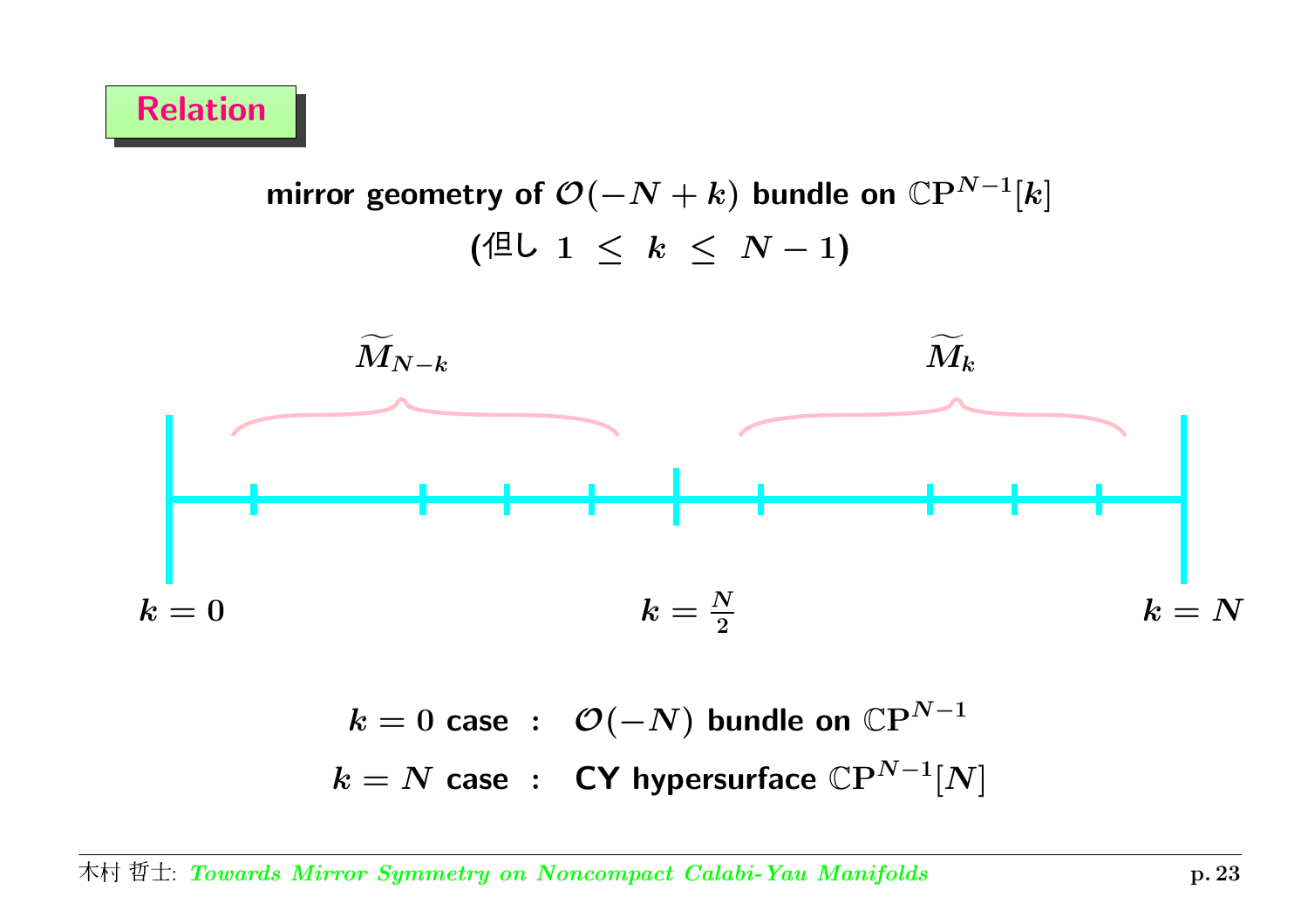| Result                                                                                                          | $N = 2m + 2$ , $k = 2$ case: |                      |
|-----------------------------------------------------------------------------------------------------------------|------------------------------|----------------------|
| CY sigma model                                                                                                  | $CY / LG$                    | orbifold sigma model |
| on $\mathcal{O}(-N + 2)$ bundle on $\mathbb{CP}^{N-1}[2]$                                                       | Tr-duality                   |                      |
| $\overline{CY}$ sigma model                                                                                     | $\overline{M}_{N-2}$         | Tr-duality           |
| $M'_{N-2} = \left\{ G_2(s_i) = p_1 \partial_j G_2 = 0 \right\} / \mathbb{Z}_{N-2}$                              |                              |                      |
| $\overline{W}_{N-2} = \sum_{i=1}^{N} X_i^{N-2} + X_{p_1}^{-m} + e^{t/(N-2)} X_1 \cdots X_N \cdot X_{p_1}$       |                              |                      |
| $\widetilde{M}_{N-2} = \left\{ 0 = 1 + Z_1^{N-2} + Z_2^{N-2}$                                                   |                              |                      |
| $0 = 1 + \sum_{b=3}^{N-1} Z_b^{N-2} + Z_1 \cdots Z_{N-1} (e^{t/(2m)} - uv) \right\} / (\mathbb{Z}_{N-2})^{N-2}$ |                              |                      |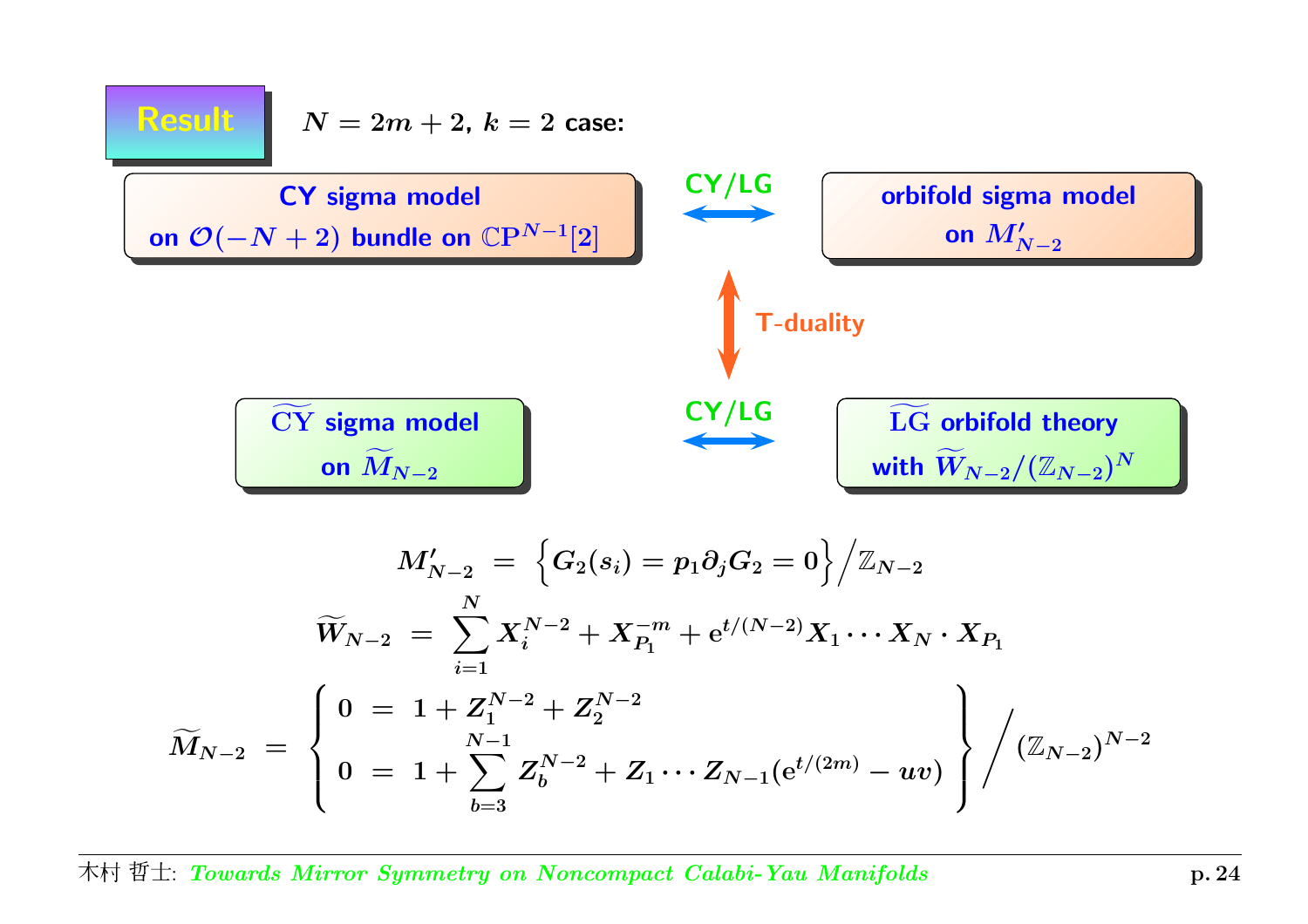# Summary and Discussions

 $\mathcal{O}(-N+k)$  bundle on  $\mathbb{C}\mathrm{P}^{N-1}[k]$  のミラー多様体, LG superpotential が得られ

 $\boldsymbol{W}$ —<br>— 与えられる LG orbifolded theory から chiral ring などを構成すべし

Noncompact ( fiber bundle) !(co)homology "CFT #\$, %&? N<sup>=</sup> <sup>2</sup> Liouville theory description (?) '()\*

line bundle on  $Q^{N-2}$  の mirror dual を構成するにあたって…

 $SO(N)$  symmetry の情報は D-term (Kähler potential) が担



 $\Rightarrow$  topological sectors のみでは mirror dual の議論は不完全のはず

Witten, Hori-Vafa formulation :;<=>?@A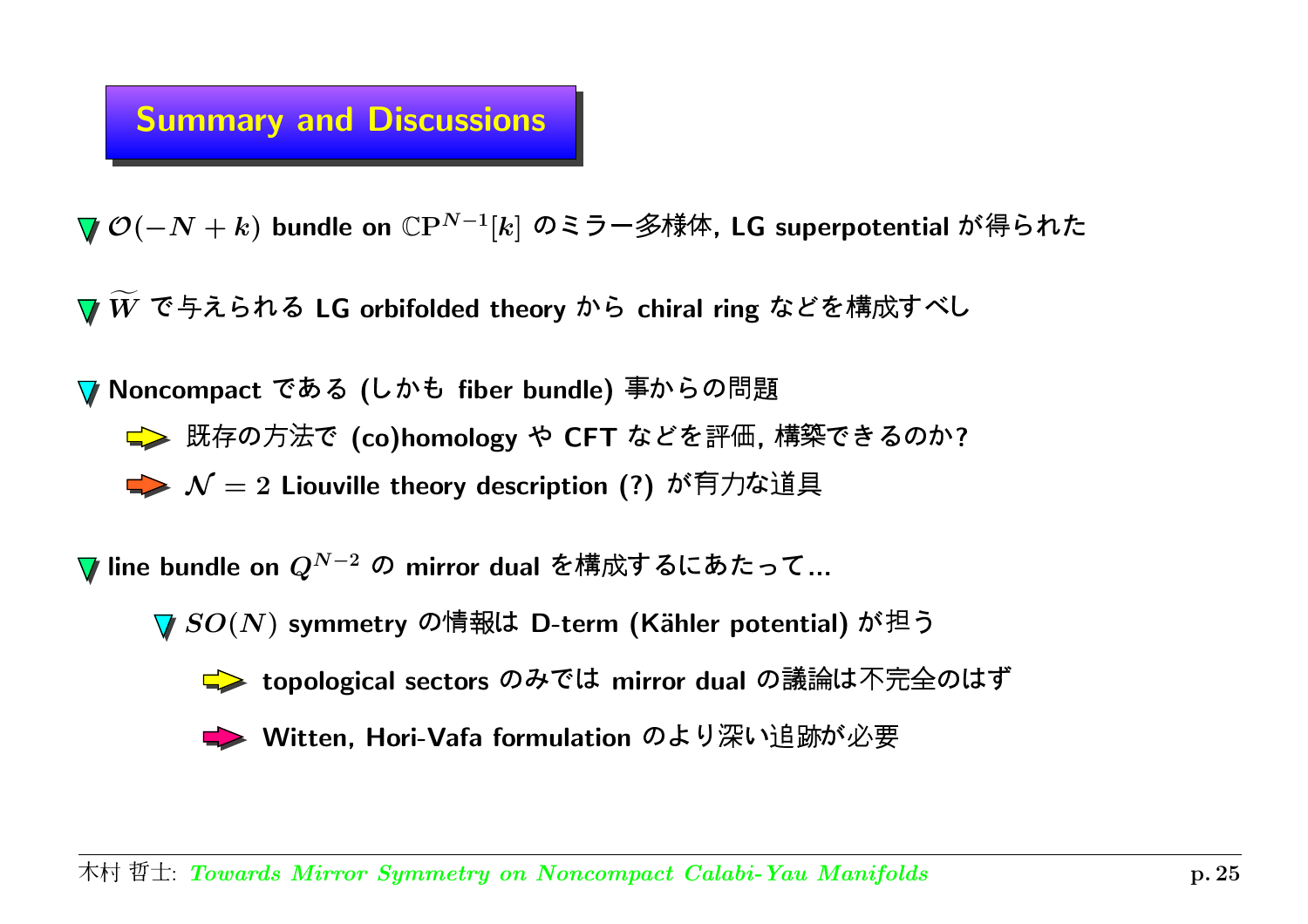$\mathcal{N}=(2,2)$  SCFT and compact Calabi-Yau geometry



NS-NS chiral primary states, R-R ground states と harmonic formsの相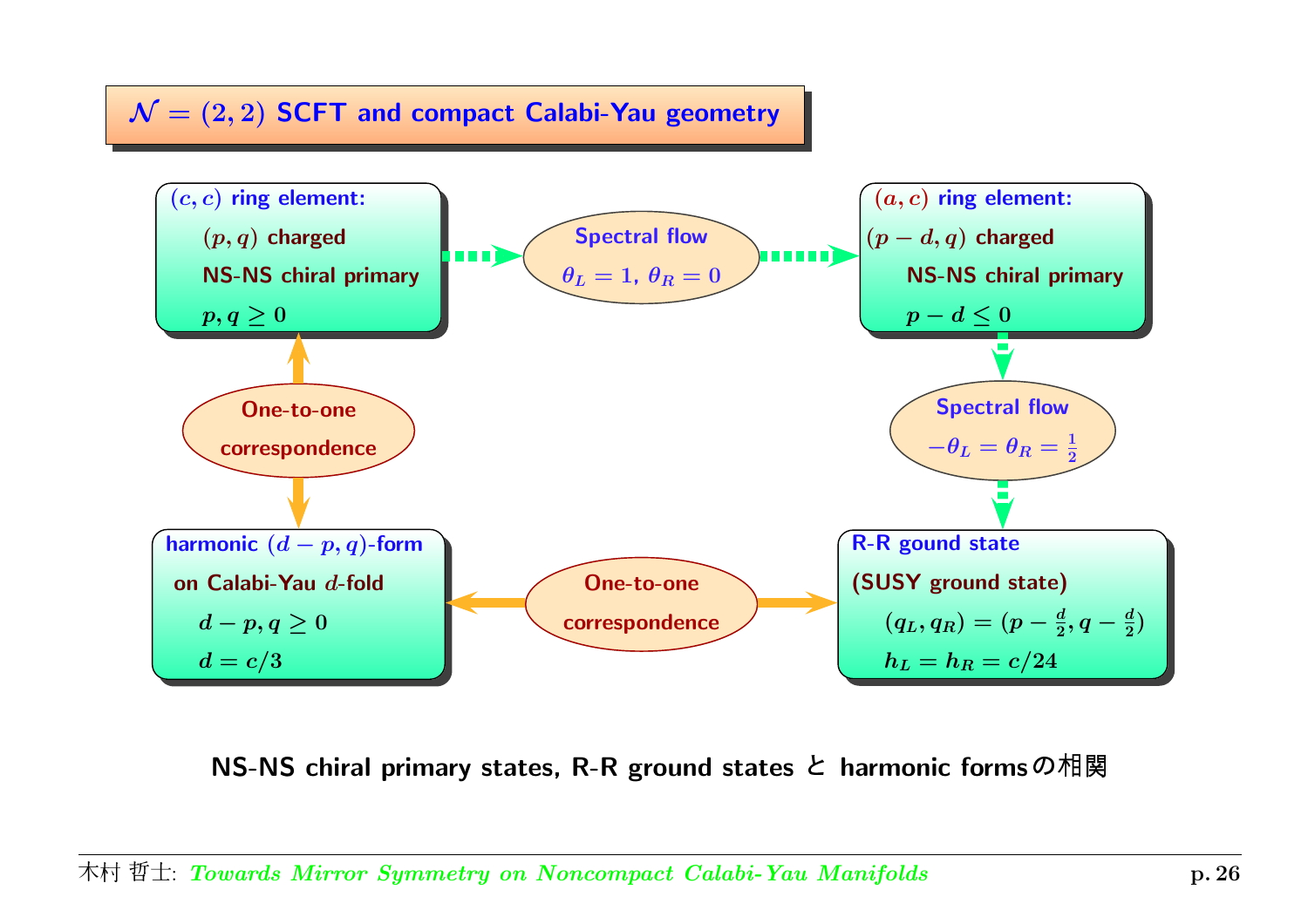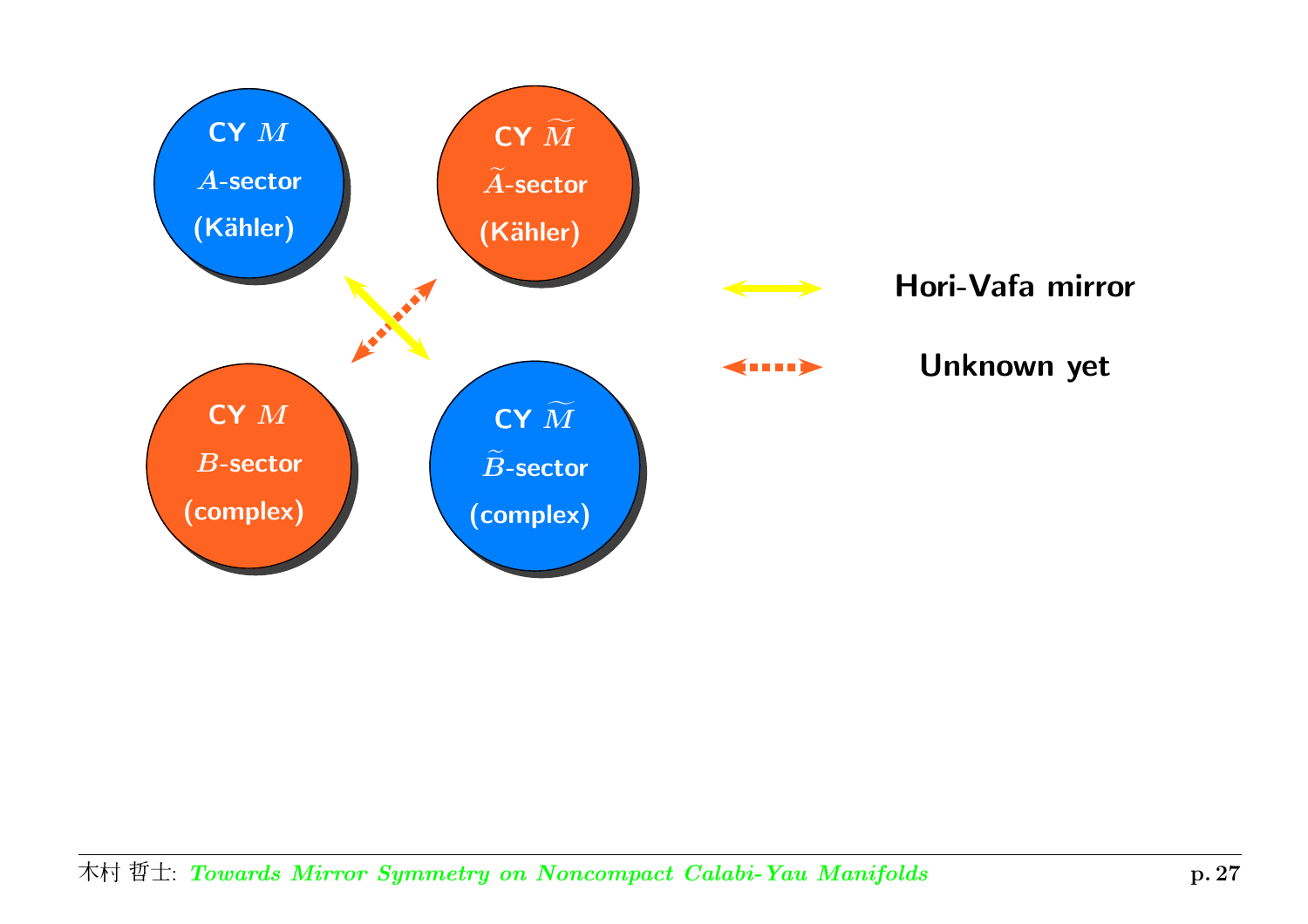

New kinds of CY mirror pairs which have been unknown cohomology rings

Mirror dual description for  ${\cal N}=2$  Liouville theory on noncompact <code>CY</code> Liouville theory tells us the partition function

Mirror duals of asymptotic free sigma models <mark>(sigma models on HSS)</mark>



sigma model on  $\mathbb{C}\mathrm{P}^{N-1} \quad \iff \quad \widehat{A}_{N-1}$  Toda field theory sigma model on  $Q^{N-2}\quad\iff\quad\widehat D\text{-type Toda field theory?$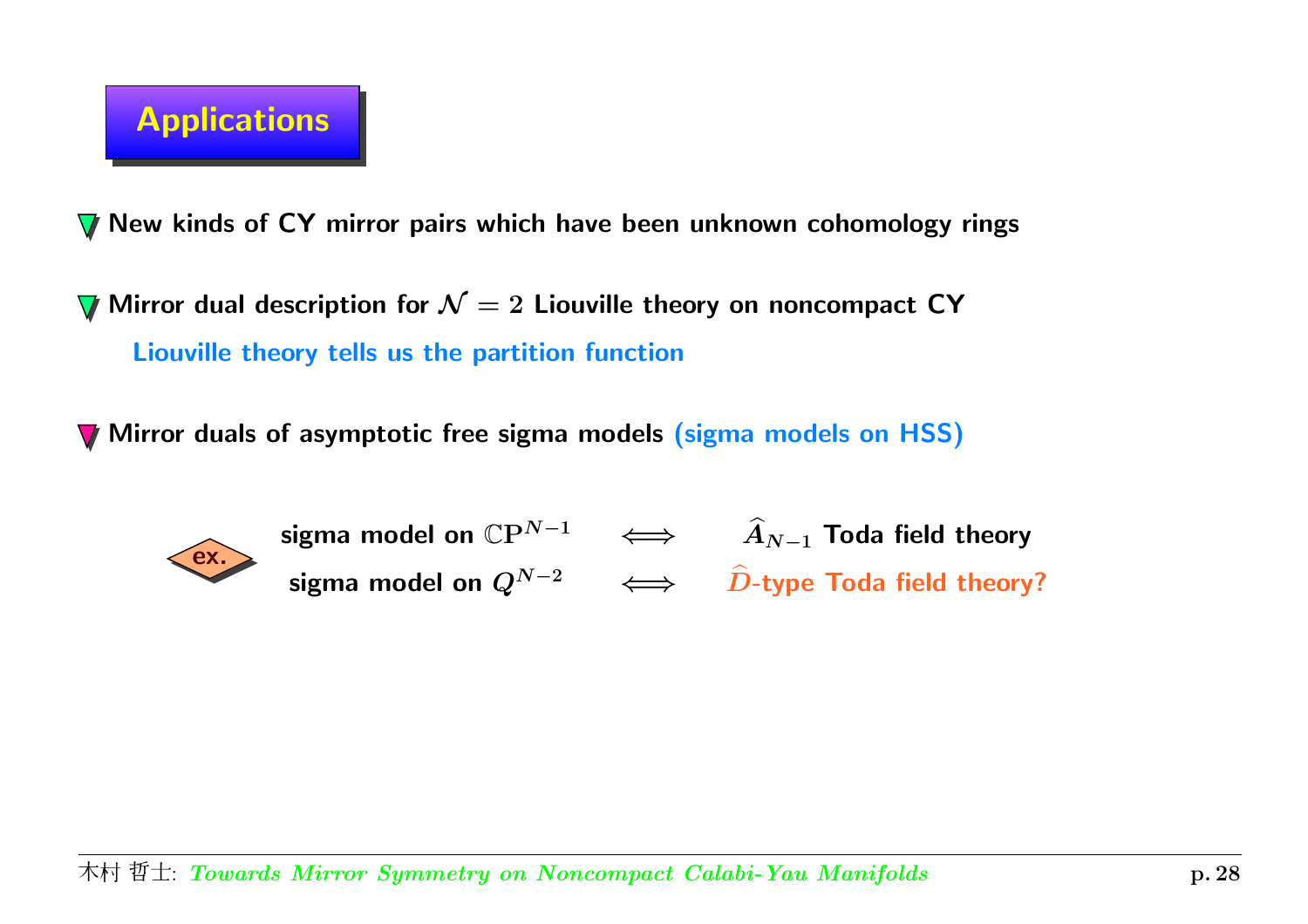Sigma model on  $Q^{N-2}$  | (K.Higashijima, M.Nitta, M.Tsuzuki and TK, 2000)

Kähler potential (Lagrangian) of quadric surface:

$$
\mathscr{L} \;=\; r \int \mathrm{d}^4 \theta \,\log \Big\{ 1 + \sum_{j=1}^{N-2} |\Phi_j|^2 + \Big| 1 + \sum_{k=1}^{N-2} \Phi_k^2 \Big| \Big\}
$$

Introduce auxiliary fields  $V$  and  $P_1\!\!$  :

$$
\mathscr{L} \;=\; \int \mathrm{d}^4 \theta \,\Big( \sum_{i=1}^N \overline{S}_i\, \mathrm{e}^{2V} S_i - 2r\, V \Big) + \Big( \int \mathrm{d}^2 \theta\, P_1 \! \sum_{i=1}^N S_i^2 + h.c. \Big)
$$

sigma model on  $\mathbb{C}P^{N-1}$  with F-term constraint  $\Rightarrow SO(N)$  symmetry

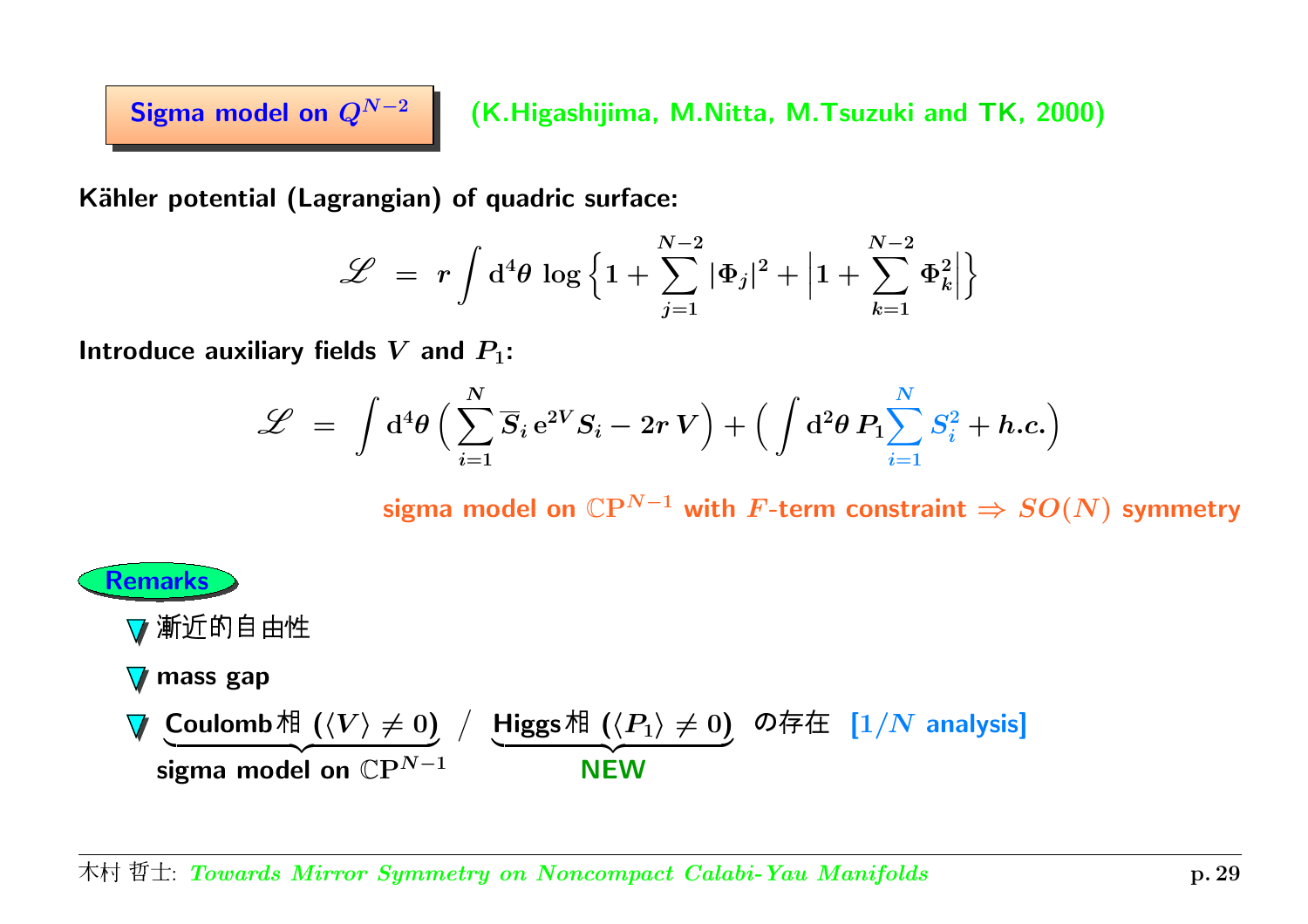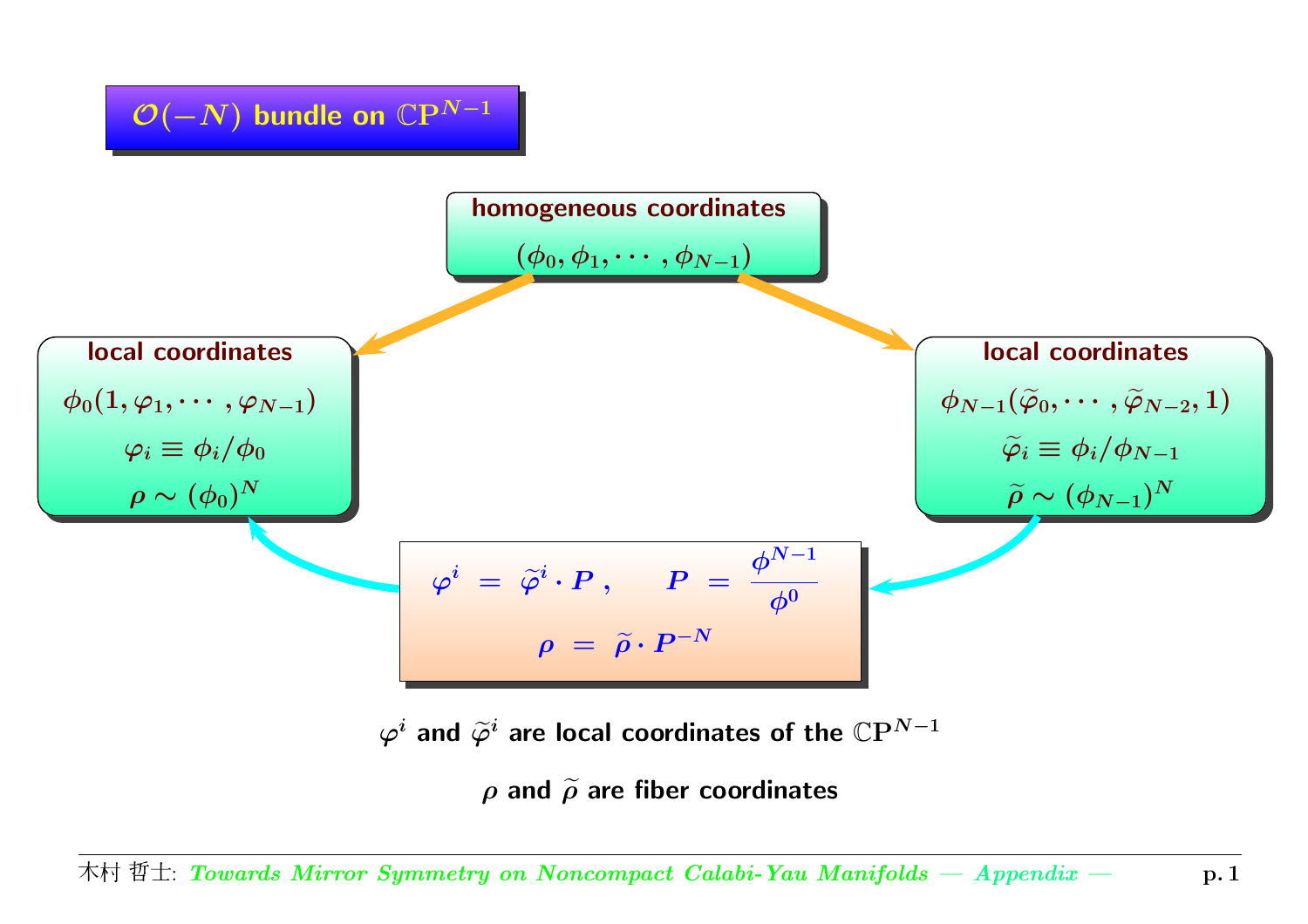LG twisted superpotentials  $\parallel$  Period integral  $\Pi$ 

 $\ddot{\cdot}$ .

b

$$
\widehat{\Pi} = k \frac{\partial}{\partial t} \int \prod_{i=1}^{N} dY_i dY_{P_1} dY_{P_2} \delta \Big( \sum_{i=1}^{N} Y_i - kY_{P_1} - (N - k)Y_{P_2} - t \Big) \times \exp \Big\{ - \sum_{i=1}^{N} e^{-Y_i} - e^{-Y_{P_1}} - e^{-Y_{P_2}} \Big\} \n\overline{\Psi} - Y_{P_2} = \frac{1}{N - k} \Big( t - \sum_{i=1}^{N} Y_i + kY_{P_1} \Big): \n\widehat{\Pi} = e^{t/(N-k)} \int \prod_{i=1}^{N} \Big( e^{-\frac{1}{N-k}Y_i} dY_i \Big) \Big( e^{\frac{k}{N-k}Y_{P_1}} dY_{P_1} \Big) \times \exp \Big\{ - \sum_{i=1}^{N} e^{-Y_i} - e^{-Y_{P_1}} - e^{t/(N-k)} \prod_{i=1}^{N} e^{-\frac{1}{N-k}Y_i} e^{\frac{k}{N-k}Y_{P_1}} \Big\} \n\frac{e^{-\frac{1}{N-k}Y_i}}{e^{-\frac{1}{N-k}Y_i}} \equiv X_i, \qquad e^{\frac{k}{N-k}Y_{P_1}} \equiv X_{P_1} \n\therefore \qquad \widehat{\Pi} = \text{(factors)} \int \prod_{i=1}^{N} dX_i dY_{P_1} \exp \Big\{ - \sum_{i=1}^{N} X_i^{N-k} - X_{P_1}^{-\frac{N-k}{k}} - e^{t/(N-k)} X_1 \cdots X_N X_{P_1} \Big\} \n- \widetilde{W}_{N-k}
$$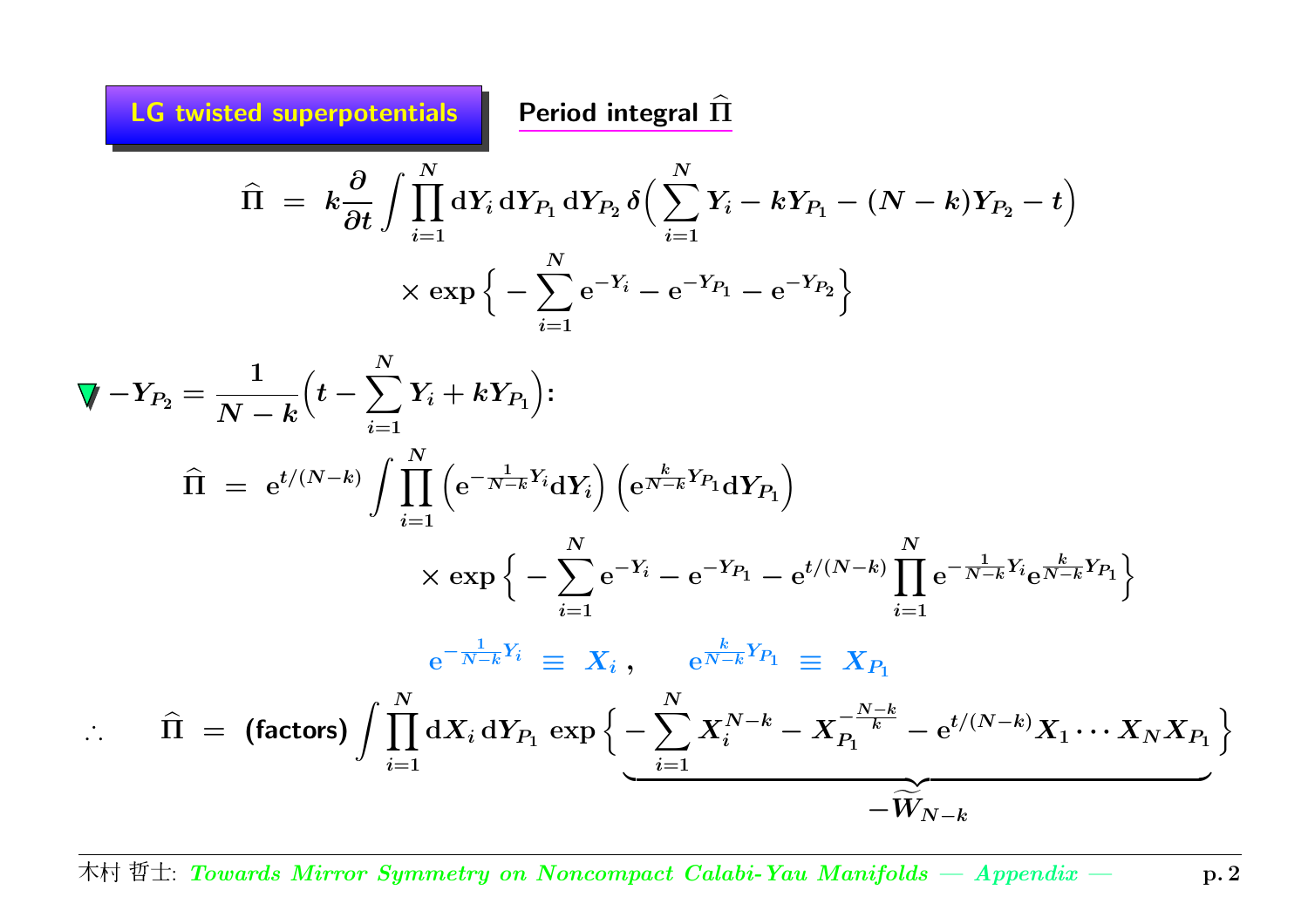$$
\begin{array}{lcl} \displaystyle \nabla & \nabla & \nabla P_1 = \frac{1}{k} \Big( t - \sum\limits_{i=1}^{N} Y_i + (N-k) Y_{P_2} \Big) : \\[2mm] \displaystyle \widehat{\Pi} & = & \displaystyle \mathrm{e}^{t/k} \int \prod\limits_{i=1}^{N} \Big( \mathrm{e}^{- \frac{1}{k} Y_i} \mathrm{d} Y_i \Big) \, \Big( \mathrm{e}^{\frac{N-k}{k} Y_{P_2}} \mathrm{d} Y_{P_2} \Big) \, \exp \Big\{ - \sum\limits_{i=1}^{N} \mathrm{e}^{- Y_i} - \mathrm{e}^{- Y_{P_2}} - \mathrm{e}^{t/k} \prod\limits_{i=1}^{N} \mathrm{e}^{- \frac{1}{k} Y_i} \mathrm{e}^{\frac{N-k}{k} Y_{P_2}} \Big\} \\[2mm] & & \displaystyle \mathrm{e}^{- \frac{1}{k} Y_i} & \equiv & \displaystyle X_i \; , \qquad \mathrm{e}^{\frac{N-k}{k} Y_{P_2}} & \equiv & X_{P_2} \\[2mm] & & \displaystyle \therefore & \widehat{\Pi} & = & \displaystyle \big( \text{factors} \big) \int \prod\limits_{i=1}^{N} \mathrm{d} X_i \, \mathrm{d} Y_{P_2} \, \exp \Big\{ - \sum\limits_{i=1}^{N} X_i^k - X_{P_2}^{- \frac{k}{N-k}} - \mathrm{e}^{t/k} X_1 \cdots X_N X_{P_2} \Big\} \end{array}
$$

 $-W_i$  $\widetilde{\phantom{m}}$  $\bm{v} \bm{v} \bm{k}$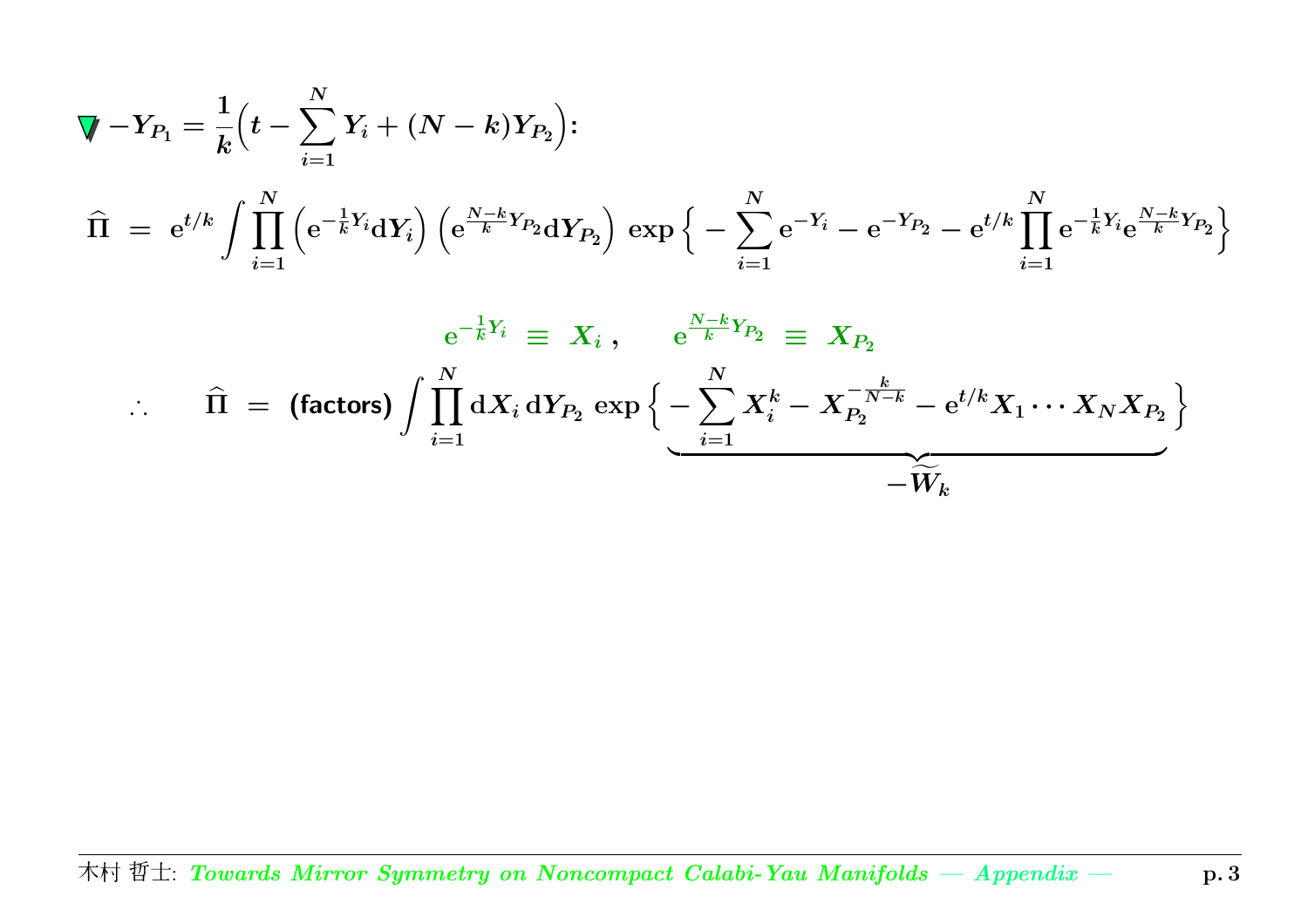**Mirror geometries** r geometries  $\qquad \qquad$  Period integral  $\widehat{\Pi}$ Π b = $\int \prod_{i=1}^N \mathrm{d} Y_i \, \mathrm{d} Y_{P_1} \, \mathrm{d} Y_{P_2} \, \mathrm{e}^{-Y_{P_1}} \, \delta \Big( \sum_{i=1}^N Y_i - k Y_{P_1} - (N-k) Y_{P_2} - t \Big)$ × $\times \exp \Big\{ - \sum$  $\boldsymbol{N}$  $i$   $\!=$   $\!1$  $\mathrm{e}^{-Y_i}$  —  $\Big\{-\mathrm{e}^{-Y_{P_1}}-\mathrm{e}^{-Y_{P_2}}\Big\}$ 

field re-definition:

$$
\begin{aligned}\n\mathrm{e}^{-Y_{P_1}} &\equiv \widetilde{P}_1 \ , \qquad \mathrm{e}^{-Y_a} \ \equiv \ \widetilde{P}_1 \, U_a \qquad \text{for $a=1,\cdots,k$} \\
\mathrm{e}^{-Y_{P_2}} &\equiv \ \widetilde{P}_2 \ , \qquad \mathrm{e}^{-Y_b} \ \equiv \ \widetilde{P}_2 \, U_b \qquad \text{for $b=k+1,\cdots,N$}\n\end{aligned}
$$

$$
\begin{aligned}\n\widehat{\Pi} &= \int \prod_{i=1}^{N} \left( \frac{\mathrm{d}U_{i}}{U_{i}} \right) \mathrm{d}\widetilde{P}_{1} \left( \frac{\mathrm{d}\widetilde{P}_{2}}{\widetilde{P}_{2}} \right) \delta \Big( \log \Big( \prod_{i=1}^{N} U_{i} \Big) + t \Big) \exp \Big\{ - \widetilde{P}_{1} \Big( \sum_{a} U_{a} + 1 \Big) - \widetilde{P}_{2} \Big( \sum_{b} U_{b} + 1 \Big) \Big\} \\
&= \int \prod_{i=1}^{N} \left( \frac{\mathrm{d}U_{i}}{U_{i}} \right) \mathrm{d}u \, \mathrm{d}v \, \delta \Big( \log \Big( \prod_{i=1}^{N} U_{i} \Big) + t \Big) \, \delta \Big( \sum_{a} U_{a} + 1 \Big) \, \delta \Big( \sum_{b} U_{b} + 1 - uv \Big) \\
&\text{where} \quad \frac{1}{\widetilde{P}_{2}} &= \mathrm{d}u \, \mathrm{d}v \, \exp \Big( \widetilde{P}_{2} \, uv \Big)\n\end{aligned}
$$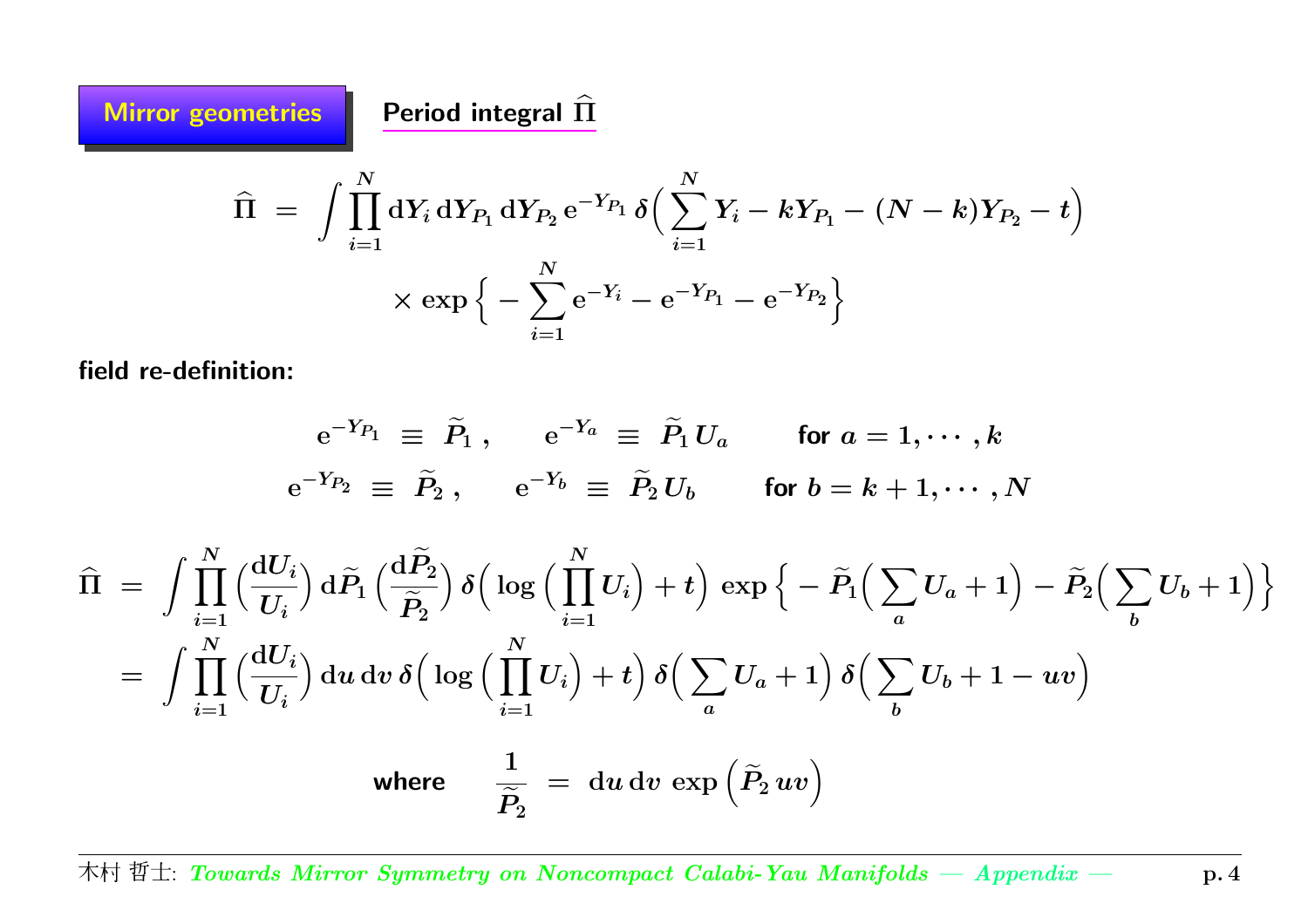for  $\bm{M}$  $\widetilde{\phantom{m}}$  $N_{N-k}$ :

$$
U_a \; \equiv \; Z_a^{N-k} \; , \quad \ \ U_b \; \equiv \; {\rm e}^{-t/(N-k)} \frac{Z_b^{N-k}}{Z_1 \cdots Z_N}
$$

$$
\widehat{\Pi} \;=\; \int \frac{1}{\text{vol.}(\mathbb{C}^*)}\prod_{i=1}^N \text{d} Z_i \,\text{d} u \,\text{d} v \,\delta\Big(\sum_a Z_a^{N-k} + 1\Big) \,\delta\Big(\sum_b Z_b^{N-k} + Z_1\cdots Z_N\big(\mathrm{e}^{t/(N-k)} - uv\big)\Big)
$$

for  $\bm{M}$  $\widetilde{\phantom{m}}$ (VI  $_k$  :

$$
U_a \; \equiv \; {\rm e}^{-t/k} \frac{Z_a^k}{Z_1 \cdots Z_N} \, , \quad \ \ U_b \; \equiv \; Z_b^k
$$

$$
\widehat{\Pi} \;=\; \int \frac{1}{\mathrm{vol.}(\mathbb{C}^*)}\,\prod_{i=1}^N \mathrm{d} Z_i\,\mathrm{d} u\,\mathrm{d} v\,\delta\Big(\sum_a Z_a^k+\mathrm{e}^{t/k}Z_1\cdots Z_N\Big)\,\delta\Big(\sum_b Z_b^k+1-uv\Big)
$$